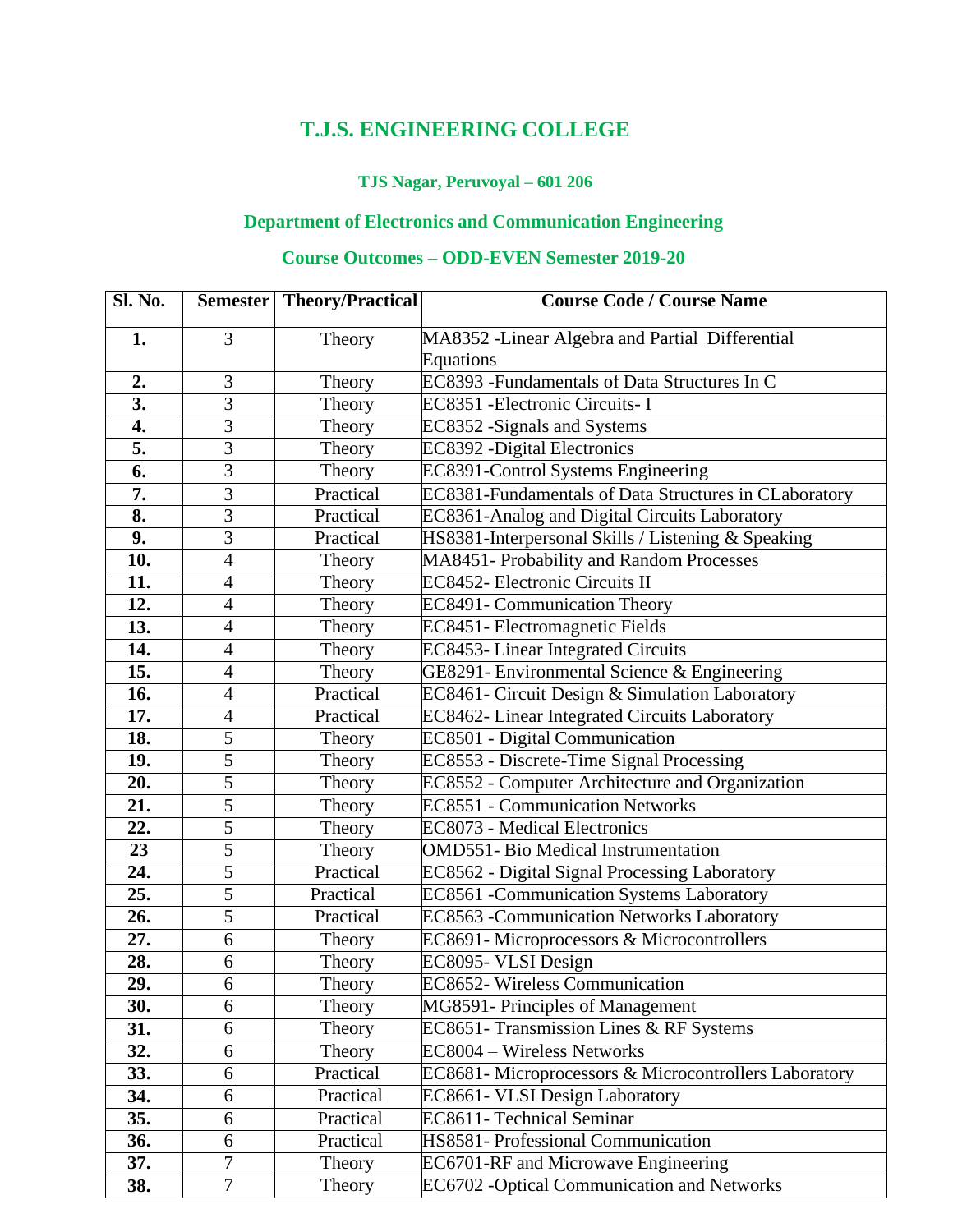| 39. |   | Theory    | EC6703 - Embedded and Real Time Systems     |
|-----|---|-----------|---------------------------------------------|
| 40. |   | Theory    | EC6004 - Satellite Communication            |
| 41. |   | Theory    | EC6009 – Advanced computer Architecture     |
| 42. |   | Theory    | EC6015 – Radar and Navigational Aids        |
| 43. |   | Practical | EC6711- Embedded Laboratory                 |
| 44. |   | Practical | EC6712 -Optical and Microwave Laboratory    |
| 45. |   | Theory    | <b>EC6801-</b> Wireless Communication       |
| 46. | 8 | Theory    | EC6802 - Wireless Networks                  |
| 47. | 8 | Theory    | GE6075 - Professional Ethics in Engineering |
| 48. | 8 | Theory    | <b>GE6757</b> - Total Quality Management    |
| 49. |   | Practical | EC6811- Project Work                        |

# **Third Semester (Academic Year 2019-20)**

# **MA8352 - Linear Algebra and Partial Differential Equations**

| $\cos$          | Course Outcome: The students, after the completion of the course, are expected to                                                                                                      |
|-----------------|----------------------------------------------------------------------------------------------------------------------------------------------------------------------------------------|
| CO <sub>1</sub> | Understanding the basic notions associated with vector spaces and its properties.                                                                                                      |
| CO <sub>2</sub> | Discuss the concept of linear transformation, eigenvalues and eigenvectors of a matrix                                                                                                 |
| CO <sub>3</sub> | Relate the concept of inner product space in orthogonalization                                                                                                                         |
| CO <sub>4</sub> | Understanding the fundamental concepts of partial differential equations and the various<br>solution procedures for solving the first order non-linear partial differential equations. |
| CO <sub>5</sub> | Utilize the Fourier series problems in current flow, sound waves                                                                                                                       |
| CO <sub>6</sub> | Able to formulate and solve the physical problems of engineering.                                                                                                                      |

### **EC8393 - Fundamentals of Data Structures In C**

| $\cos$          | Course Outcome: The students, after the completion of the course, are expected to                   |
|-----------------|-----------------------------------------------------------------------------------------------------|
| CO <sub>1</sub> | Understand the basic features of C Programming and their applications                               |
| CO <sub>2</sub> | Enumerate the structured data types and dynamic memory objects and apply for real world<br>Scenario |
| CO3             | Implement various linear data structures operations in C                                            |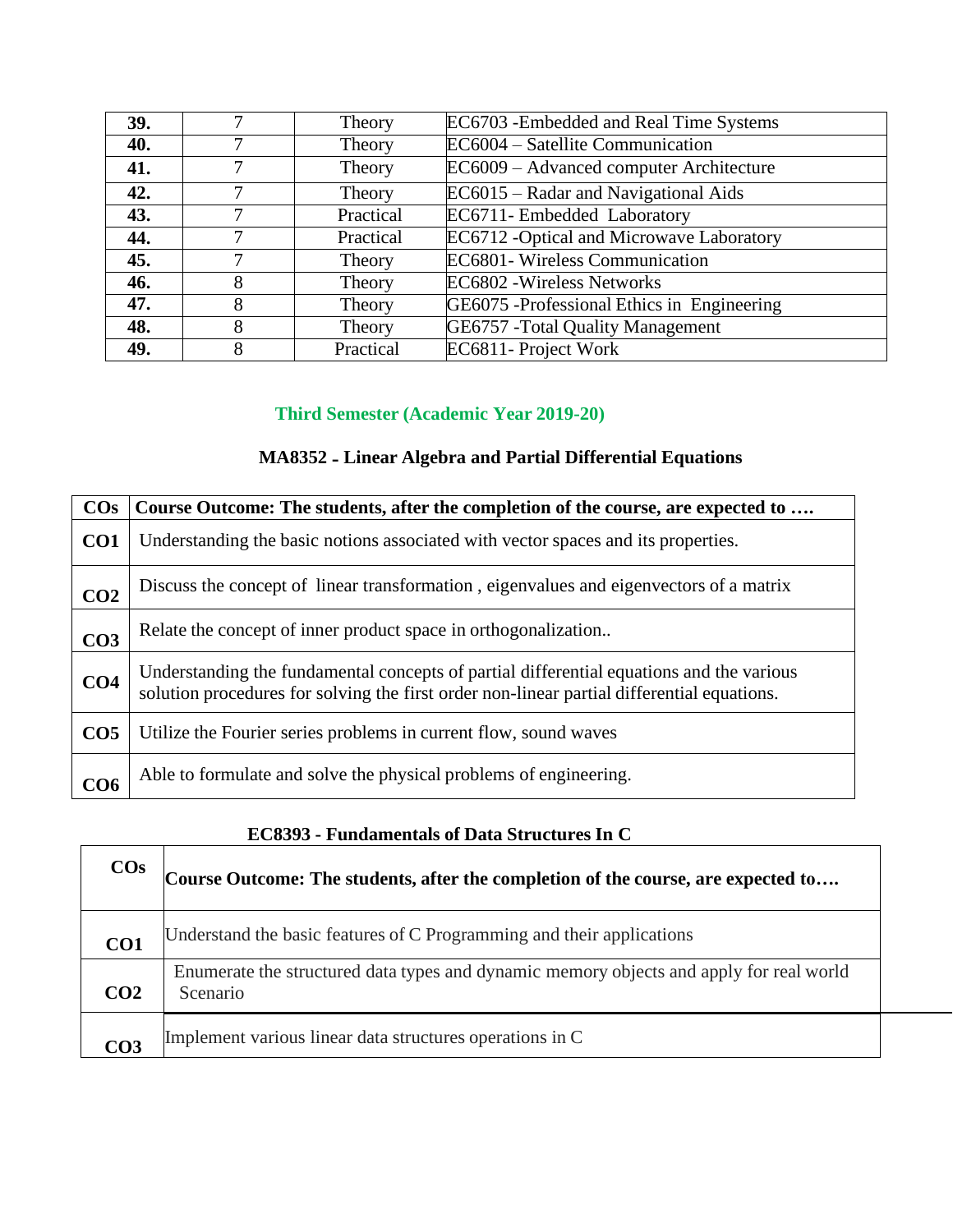| CO4             | Implement various non linear data structures operations in C                                                         |  |
|-----------------|----------------------------------------------------------------------------------------------------------------------|--|
| CO <sub>5</sub> | Analyze the various searching and sorting algorithms and appropriately choose it for an given<br>real world scenario |  |
| CO6             | Analyze a hash table and overflow handling                                                                           |  |

### **EC8351 - Electronic Circuits- I**

|                       | Course Outcome: The students, after the completion of the course, are expected to           |
|-----------------------|---------------------------------------------------------------------------------------------|
| <b>CO<sub>s</sub></b> |                                                                                             |
|                       |                                                                                             |
| CO <sub>1</sub>       | <b>Design</b> the amplifier circuits using various biasing methods.                         |
|                       |                                                                                             |
|                       |                                                                                             |
|                       | Analyze the single stage and multistage BJT amplifiers using small signal equivalent model. |
| CO <sub>2</sub>       |                                                                                             |
|                       |                                                                                             |
| CO <sub>3</sub>       | Analyze JFET amplifiers using small signal equivalent model.                                |
|                       |                                                                                             |
| CO <sub>4</sub>       | Analyze MOSFET amplifiers using small signal equivalent model.                              |
|                       |                                                                                             |
|                       | Determine the frequency response of single stage and multistage amplifiers.                 |
| CO <sub>5</sub>       |                                                                                             |
| CO <sub>6</sub>       | <b>Design</b> and fault analyze dc power supplies.                                          |
|                       |                                                                                             |
|                       |                                                                                             |

### **EC8352 – Signals & Systems**

| $\cos$          | Course Outcome: The students, after the completion of the course, are expected to |
|-----------------|-----------------------------------------------------------------------------------|
| CO <sub>1</sub> | Examine the operation of signals.                                                 |
| CO <sub>2</sub> | Analyze the Continuous time signals using Transforms                              |
| CO <sub>3</sub> | Examine the Continuous time LTI systems using Transforms                          |
| CO <sub>4</sub> | Illustrate the effect of aliasing through Baseband sampling theorem               |
| CO <sub>5</sub> | Analyze the Discrete time signals using Transforms                                |
| CO6             | Demonstrate the Discrete time LTI systems using Transforms                        |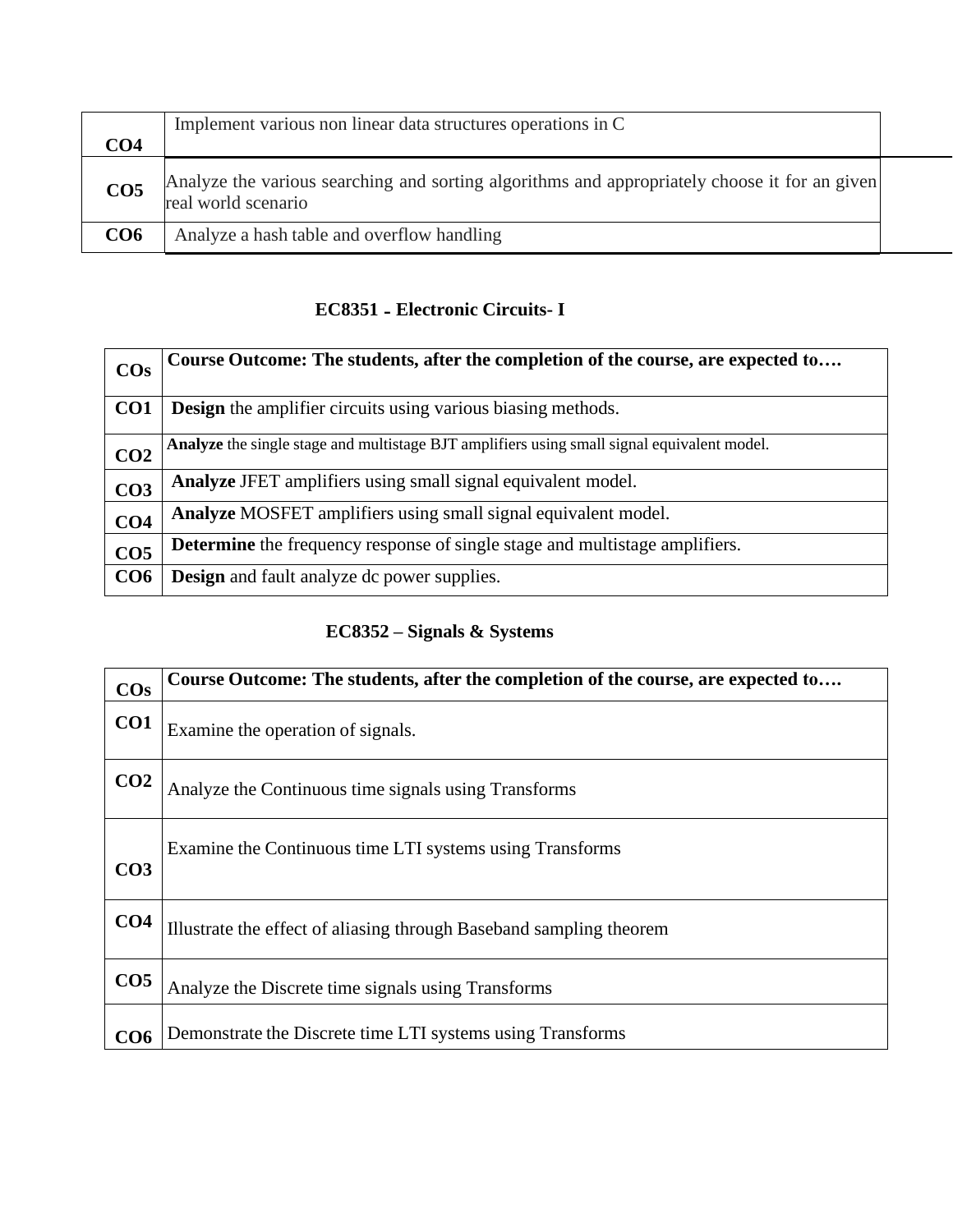# **EC8392 – Digital Electronics**

| $\bf{COs}$      | Course Outcome: The students, after the completion of the course, are expected to                                                                                                                                  |
|-----------------|--------------------------------------------------------------------------------------------------------------------------------------------------------------------------------------------------------------------|
| CO1             | Analyze different types of digital electronic circuit using various mapping and logical tools and<br>know the techniques to prepare the most simplified circuit using various mapping and<br>mathematical methods. |
| CO <sub>2</sub> | Design various combinational digital circuits using logic gates                                                                                                                                                    |
|                 | <b>CO3</b> Perform the analysis and design of synchronous sequential circuits                                                                                                                                      |
|                 | <b>CO4</b> Perform the analysis and design of asynchronous sequential circuits                                                                                                                                     |
|                 | CO5  Assess the nomenclature and technology in the area of memory devices and apply the memory<br>devices in different types of digital circuits for real world application.                                       |
| CO <sub>6</sub> | Analyze the electronic circuits involved in the design of logic gates                                                                                                                                              |

# **EC8391 – Control Systems Engineering**

|                 | COs Course Outcome: The students, after the completion of the course, are expected to                               |
|-----------------|---------------------------------------------------------------------------------------------------------------------|
| CO <sub>1</sub> | Distinguish various mathematical modeling of physical systems                                                       |
| CO <sub>2</sub> | Perform time domain analysis and its compensation technique required to stabilize control<br>system                 |
|                 | <b>CO3</b> Perform frequency domain analysis and its compensation technique required to stabilize control<br>system |
| CO4             | Analyze the stability of the control system using various techniques                                                |
|                 | <b>CO5</b> Perform the state variable analysis of the control system                                                |
|                 | <b>CO6</b> Analyze the sampled data control system.                                                                 |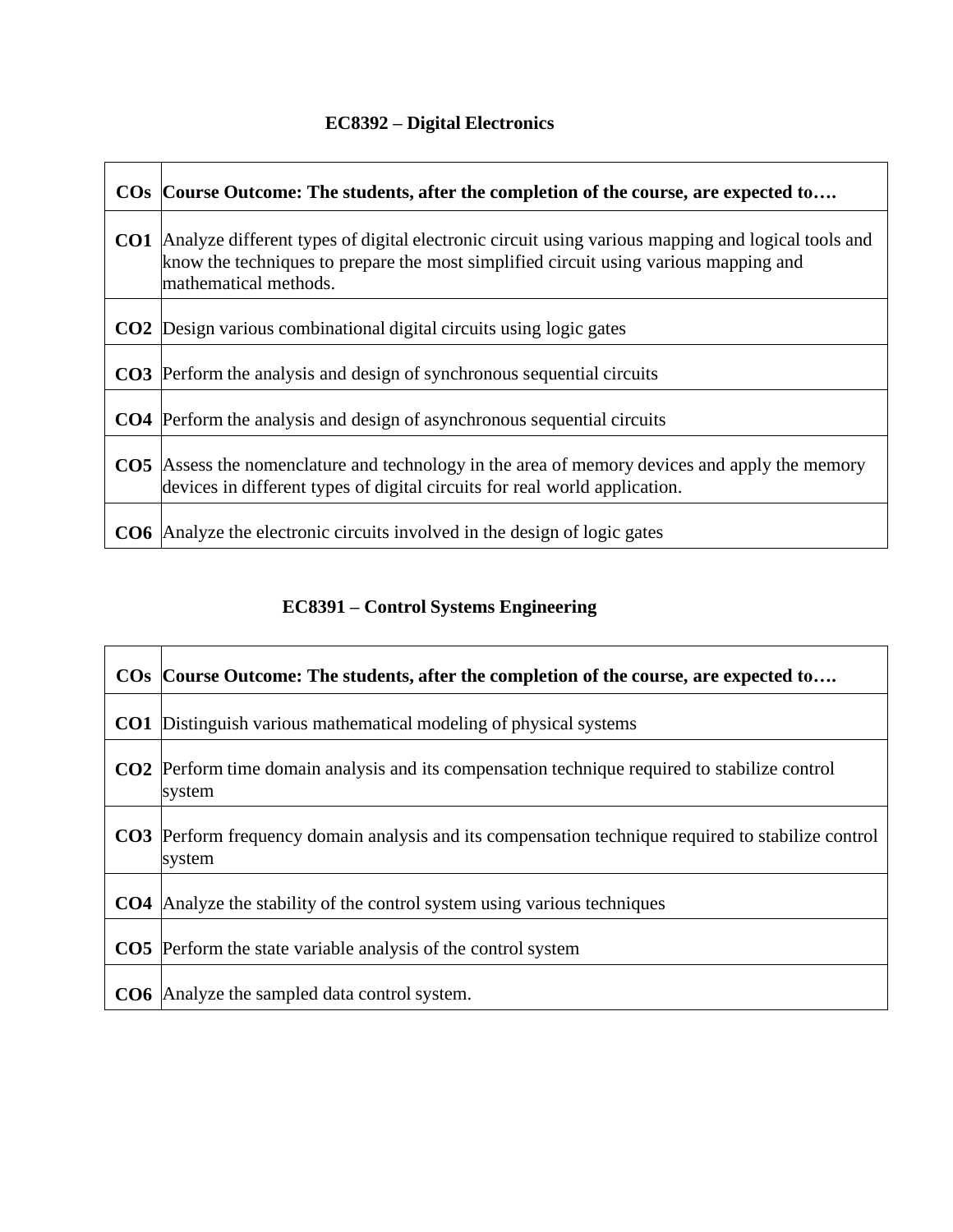# **Practicals**

### **EC8381- Fundamentals of Data Structures in C Laboratory**

| $\cos$          | Course Outcome: The students, after the completion of the course, are expected to.             |
|-----------------|------------------------------------------------------------------------------------------------|
|                 | <b>CO1</b> To understand and implement basic data structures using C                           |
|                 | <b>CO2</b> To write basic and advanced programs in C                                           |
|                 | <b>CO3</b> To apply linear and non-linear data structures in problem solving.                  |
|                 | <b>CO4</b> To learn to implement functions and recursive functions by means of data structures |
| CO <sub>5</sub> | To implement searching and sorting algorithms                                                  |

### **EC8361 – Analog & Digital Circuits Laboratory**

|                 | COs Course Outcome: The students, after the completion of the course, are expected to |
|-----------------|---------------------------------------------------------------------------------------|
| CO <sub>1</sub> | Design and test rectifiers, filters and regulated power supplies                      |
|                 | CO <sub>2</sub> Design and test digital logic circuits                                |
| CO <sub>3</sub> | Analyze various amplifiers using BJT and FET                                          |
|                 | CO4 Determine the differences between cascade and cascode amplifiers                  |
|                 | CO5 Measure CMRR in a differential amplifier                                          |
|                 | CO6 Simulate and analyze analog and digital circuits using Pspice                     |

### **HS8381-Interpersonal Skills / Listening & Speaking**

| COs Course Outcome: The students, after the completion of the course, are expected to |
|---------------------------------------------------------------------------------------|
| <b>CO1</b> Understand the Listening and responding appropriately                      |
| <b>CO2</b> Participate in group discussions                                           |
| <b>CO3</b> Make effective presentations                                               |
| <b>CO4</b> Make effective interpretations                                             |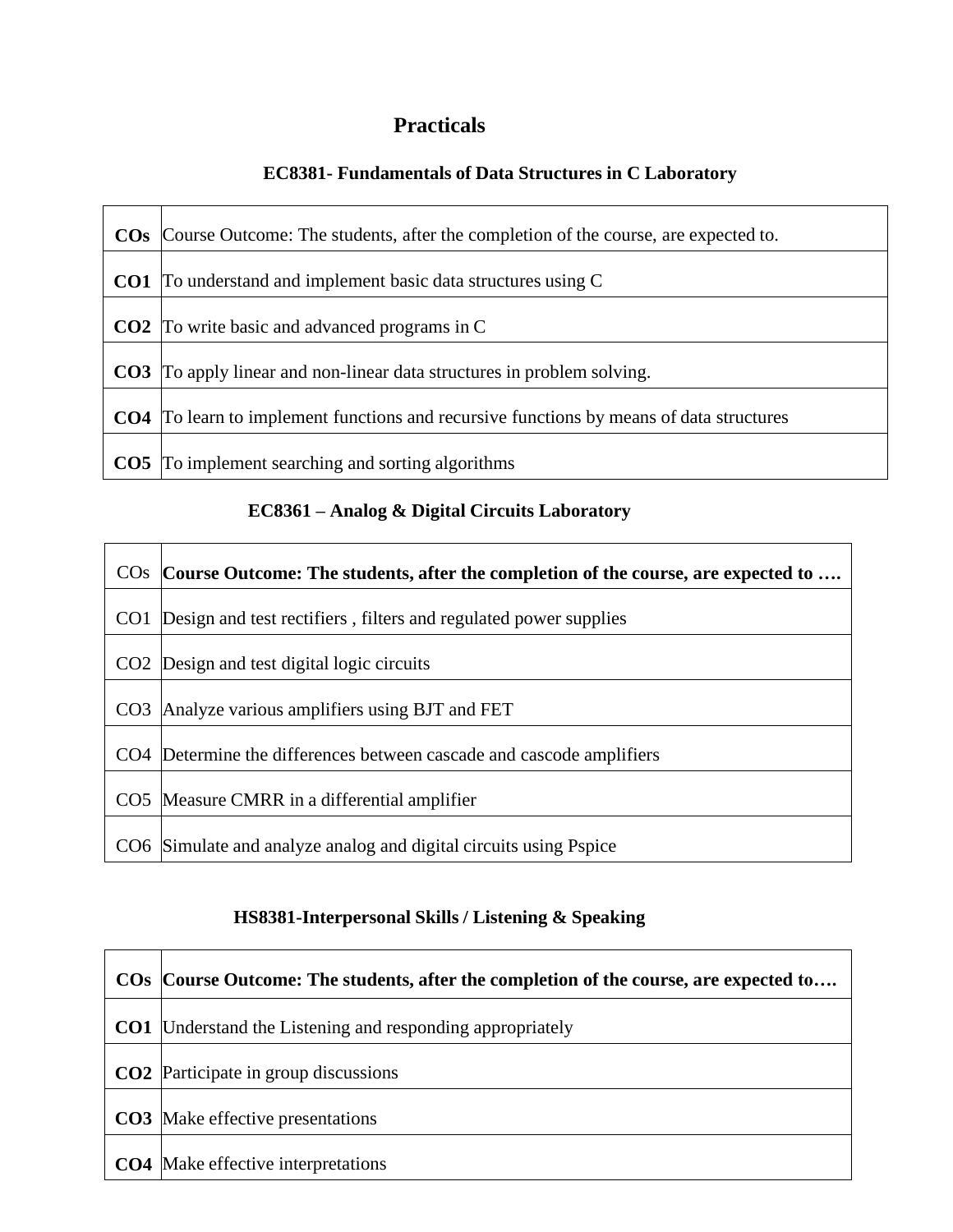| <b>CO5</b> Participate confidently in conversations both formal and informal |
|------------------------------------------------------------------------------|
| CO6 Participate appropriately in conversations both formal and informal      |

#### **Fourth Semester (Academic Year 2019-20)**

### **MA8451- Probability and Random Processes**

|                 | COs Course Outcome: The students, after the completion of the course, are expected to                                                                         |
|-----------------|---------------------------------------------------------------------------------------------------------------------------------------------------------------|
| CO <sub>1</sub> | Understand the fundamental knowledge of the concepts of probability and have<br>knowledge of standard distributions which can describe real life phenomenon.  |
| CO <sub>2</sub> | Understand the basic concepts of one and two-dimensional random variables and apply in<br>engineering applications.                                           |
| CO <sub>3</sub> | Apply the concept random processes in engineering disciplines.                                                                                                |
| CO <sub>4</sub> | Understand and apply the concept of correlation and spectral densities.                                                                                       |
| CO <sub>5</sub> | Able to analyze the response of random inputs to linear time invariant systems.                                                                               |
| CO6             | The students will have an exposure of various distribution functions and help in acquiring<br>skills in handling situations involving more than one variable. |

## **EC8452- Electronic Circuits II**

|                 | COs Course Outcome: The students, after the completion of the course, are expected to |
|-----------------|---------------------------------------------------------------------------------------|
| CO <sub>1</sub> | Analyze different types of amplifier with negative feedback                           |
| CO <sub>2</sub> | Design & Analysis of transistorized RC Oscillators & LC oscillators                   |
| CO <sub>3</sub> | Analyze transistorized tuned amplifiers                                               |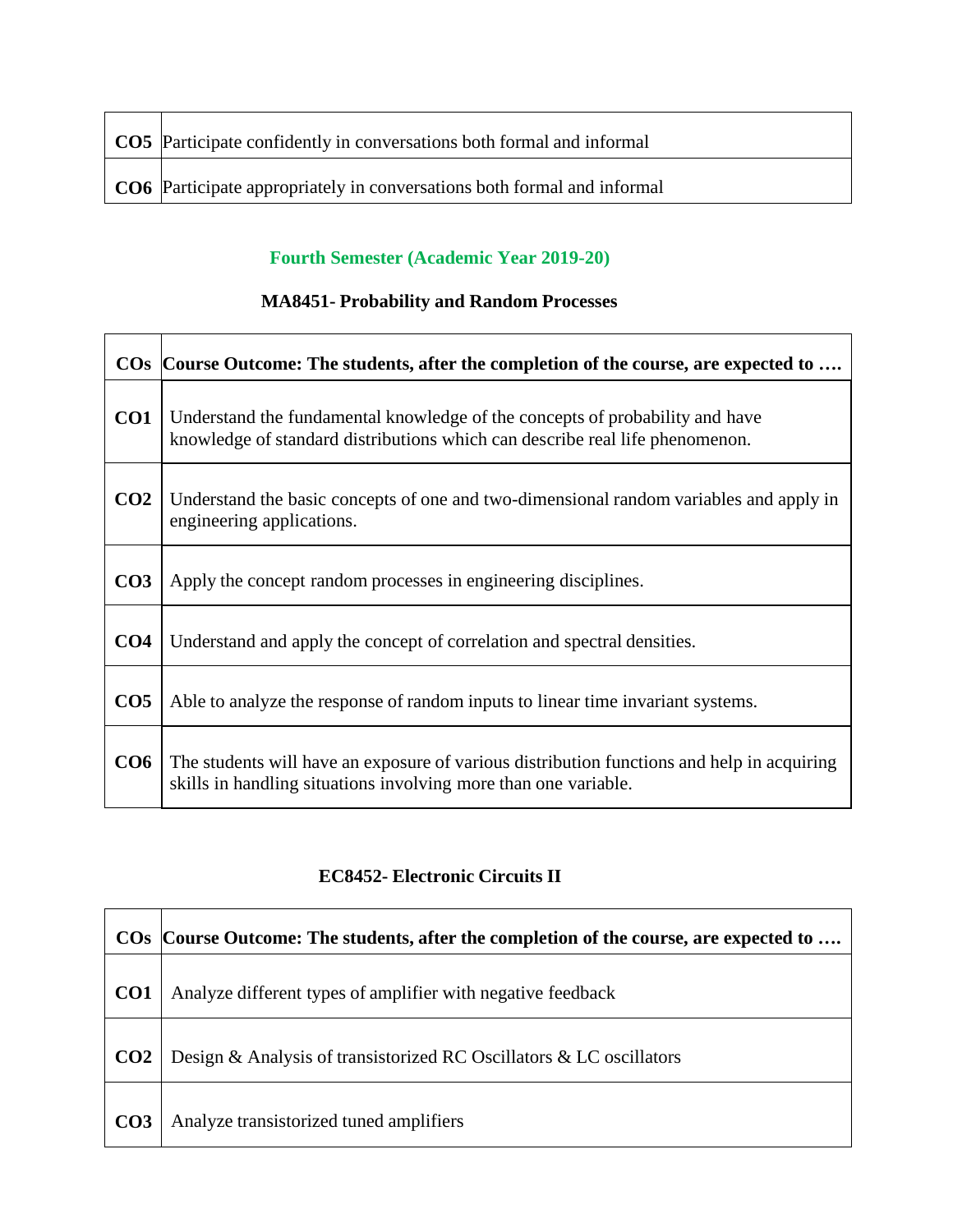| CO <sub>4</sub> | Analysis of wave shaping circuits            |
|-----------------|----------------------------------------------|
| CO <sub>5</sub> | Design & Analysis of multivibrators          |
| CO6             | Summarize the operation of power amplifiers. |

# **EC8491- Communication Theory**

|                 | COs Course Outcome: The students, after the completion of the course, are expected to                          |
|-----------------|----------------------------------------------------------------------------------------------------------------|
| CO1             | Discuss the principle concepts and the spectral characteristics of various amplitude<br>modulation techniques. |
| CO <sub>2</sub> | Discuss the principle concepts and the spectral characteristics of various angle<br>modulation techniques.     |
| CO <sub>3</sub> | Interpret the properties and concepts of random process in the design of communication<br>systems.             |
| CO <sub>4</sub> | Demonstrate the performance of noise in AM and FM systems.                                                     |
| CO <sub>5</sub> | Gain knowledge in sampling and quantization.                                                                   |
| CO6             | Discuss the principle concepts of Pulse communication system.                                                  |

# **EC8451- Electromagnetic Fields**

| $\cos$          | Course Outcome: The students, after the completion of the course, are expected to |
|-----------------|-----------------------------------------------------------------------------------|
| CO <sub>1</sub> | Explain the concept of field potentials due to static charges                     |
| CO <sub>2</sub> | How materials (Conductors, Dielectrics, etc) affect electric fields               |
| CO <sub>3</sub> | Explain the concept of field potentials due to magnetic fields                    |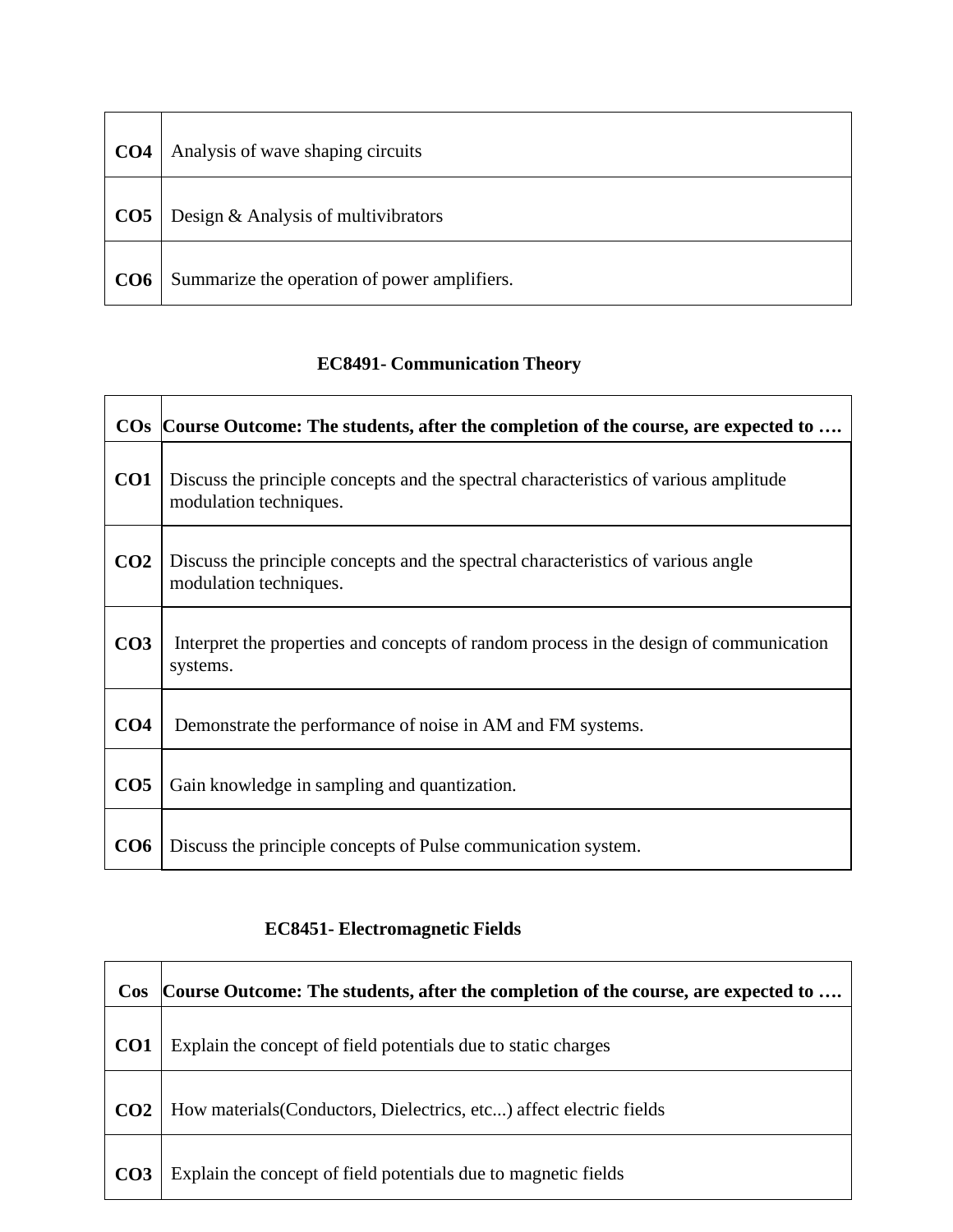| CO <sub>4</sub> | To understand wave propagation in lossless and in lossy media                    |
|-----------------|----------------------------------------------------------------------------------|
| CO <sub>5</sub> | Analyze the relation between the fields under time varying situations            |
| CO <sub>6</sub> | Find the fundamental relations for time varying fields using Maxwell's Equations |

# **EC8453- Linear Integrated Circuits**

 $\mathbf{r}$ 

| COs Course Outcome: The students, after the completion of the course, are expected to |
|---------------------------------------------------------------------------------------|
| <b>CO1</b> Describe the characteristics of operational amplifiers.                    |
| <b>CO2</b> Design the various linear and non-linear applications of op-amp.           |
| <b>CO3</b> Apply the multiplier IC's and PLL in various applications                  |
| <b>CO4</b> Compare the specifications of ADC and DAC.                                 |
| <b>CO5</b> Design oscillators and voltage regulators                                  |
| $CO6$   Infer the applications of special function IC's.                              |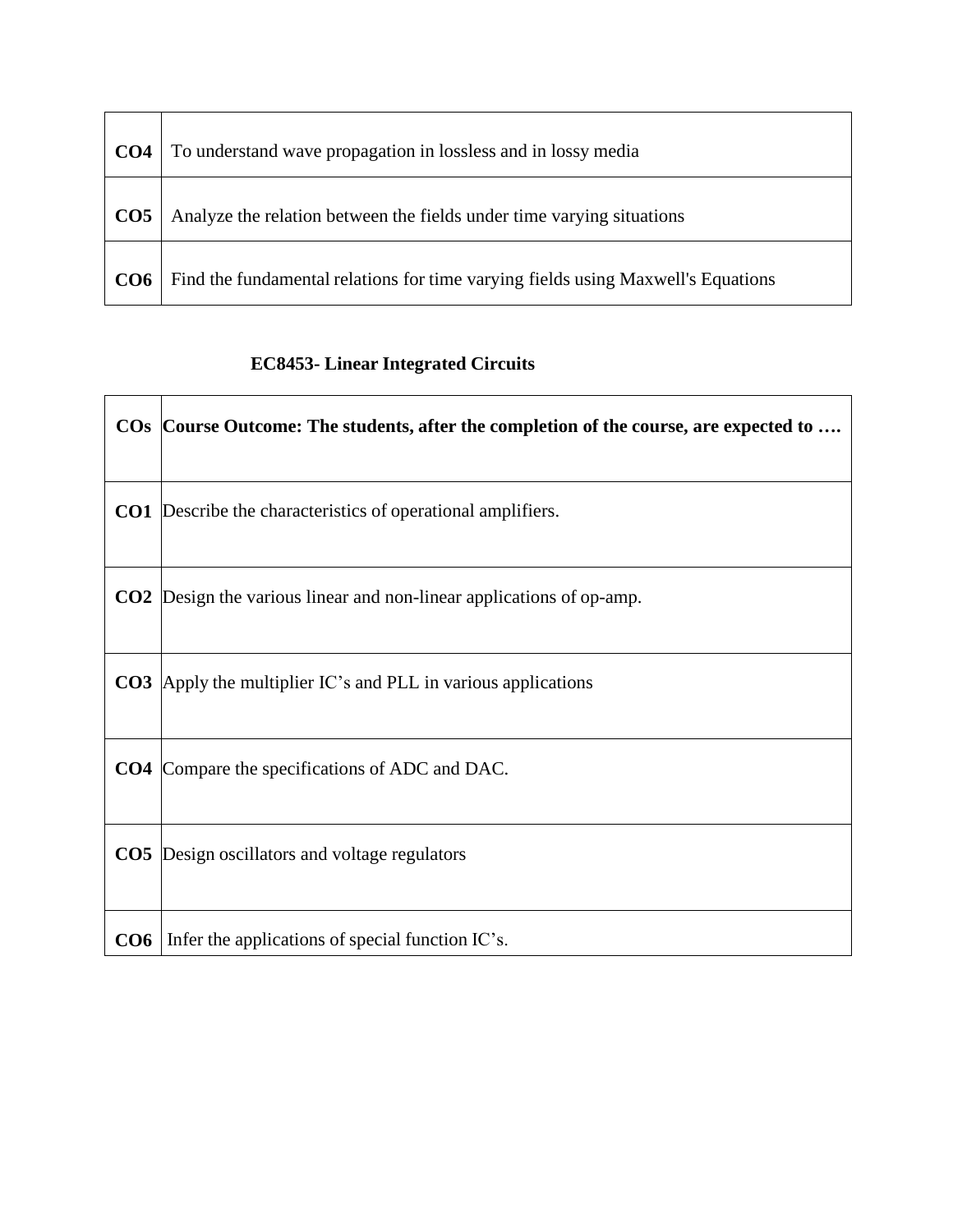# **GE8291- Environmental Science & Engineering**

| COs Course Outcome: The students, after the completion of the course, are expected to |
|---------------------------------------------------------------------------------------|
| <b>CO1</b> Definition, scope and importance of Risk and hazards                       |
| <b>CO2</b> About the Concepts Of an ecosystem.                                        |
| <b>CO3</b> Explain the types of Natural Resources                                     |
| <b>CO4</b> Outline the Social Issues and the Environment.                             |
| <b>CO5</b> Compare the Human Population and the Environment.                          |
| CO6 Role of information technology in environment and human health.                   |

### **Practicals**

### **EC8461- Circuit Design & Simulation Laboratory**

| COs Course Outcome: The students, after the completion of the course, are expected to                                           |
|---------------------------------------------------------------------------------------------------------------------------------|
| <b>CO1</b> Analyze various feedback amplifiers                                                                                  |
| <b>CO2</b> Design oscillators and determine their frequency of operation                                                        |
| <b>CO3</b> Construct tuned amplifiers and determine their resonant frequency                                                    |
| <b>CO4</b> Design waves haping circuits and observe their waveforms                                                             |
| <b>CO5</b> Analyze multivibrator circuits and their output waveforms                                                            |
| <b>CO6</b> Simulate feedback amplifiers, multivibrators and wave shaping circuits using SPICE tool<br>and observe their outputs |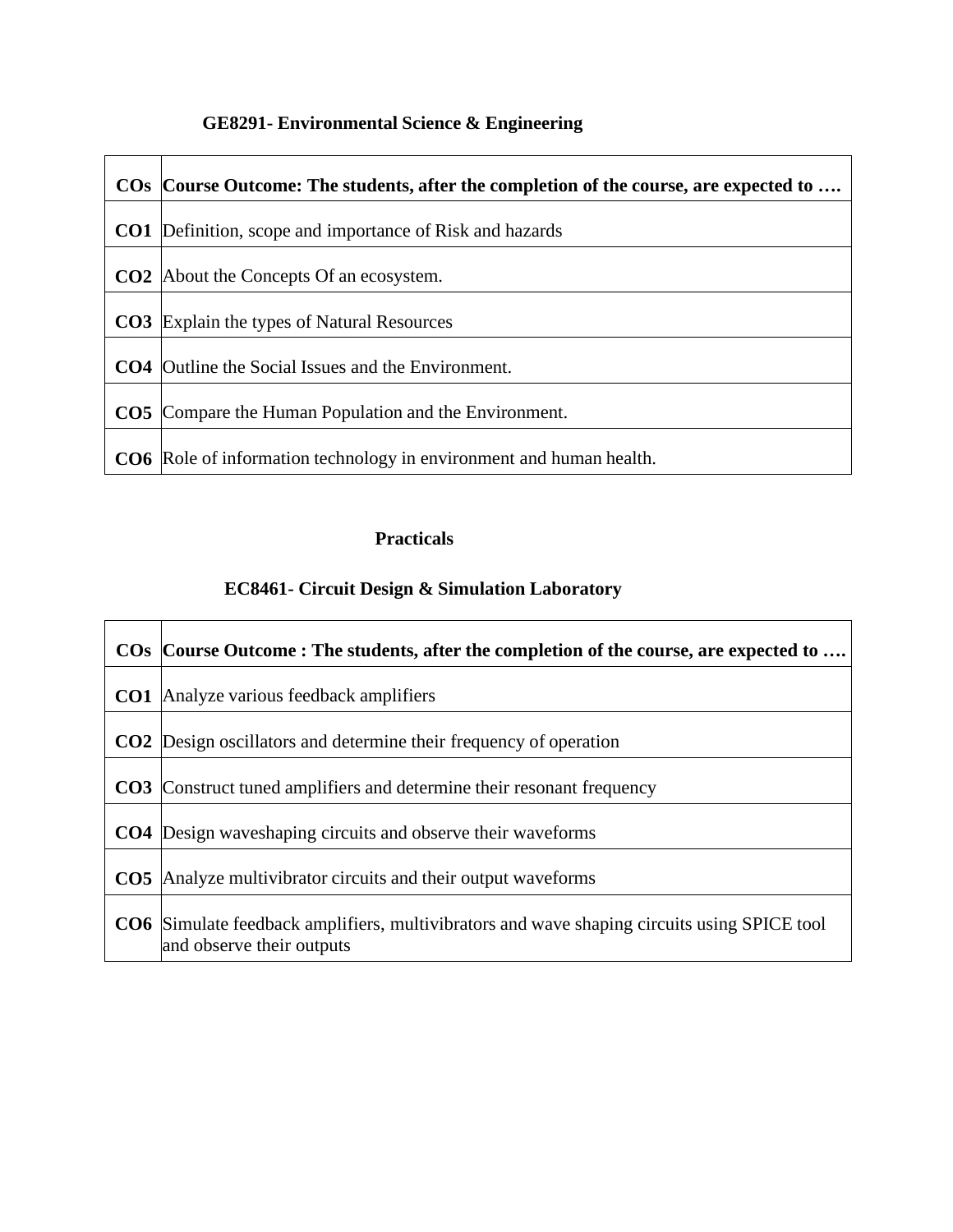### **EC8462- Linear Integrated Circuits Laboratory**

|     | COs Course Outcome: The students, after the completion of the course, are expected to |
|-----|---------------------------------------------------------------------------------------|
|     | <b>CO1</b> Design Oscillators and Amplifiers using operational amplifiers             |
|     | <b>CO2</b> Design filters using OPAMP and perform experiment on frequency response    |
|     | <b>CO3</b> Analyze the working of PLL and use PLL as frequency multiplier             |
|     | <b>CO4</b> Design DC power supply using ICs                                           |
|     | <b>CO5</b> Analyze the performance of oscillators and multivibrators using PSPICE     |
| CO6 | Utilize PSPICE Software for circuit design                                            |

### **Fifth Semester (Academic Year 2019-20)**

### **EC8501 - Digital Communication**

| COs Course Outcome: The students, after the completion of the course, are expected to                                       |
|-----------------------------------------------------------------------------------------------------------------------------|
| <b>CO1</b> Learn the basic concepts of Information theory and source coding techniques for<br><b>Communication Systems.</b> |
| <b>CO2</b> Understand and compare différent waveform coding schemes.                                                        |
| <b>CO3</b> Analyse the principles involved in Baseband signal Transmission and Réception                                    |
| <b>CO4</b> Compare différent digital modulation schemes and design of non coherent receivers.                               |
| <b>CO5</b> Interpret the knowledge on channel coding.                                                                       |
| <b>CO6</b> Learn and relate différent error control coding schèmes.                                                         |

## **EC8553 - Discrete-Time Signal Processing**

|     | COs  Course Outcome : The students, after the completion of the course, are expected to |
|-----|-----------------------------------------------------------------------------------------|
| CO1 | Analyze the discrete time systems, linear and circular convolutions.                    |
|     | $\vert$ CO2 $\vert$ Apply DFT & FFT to analyze discrete time signal.                    |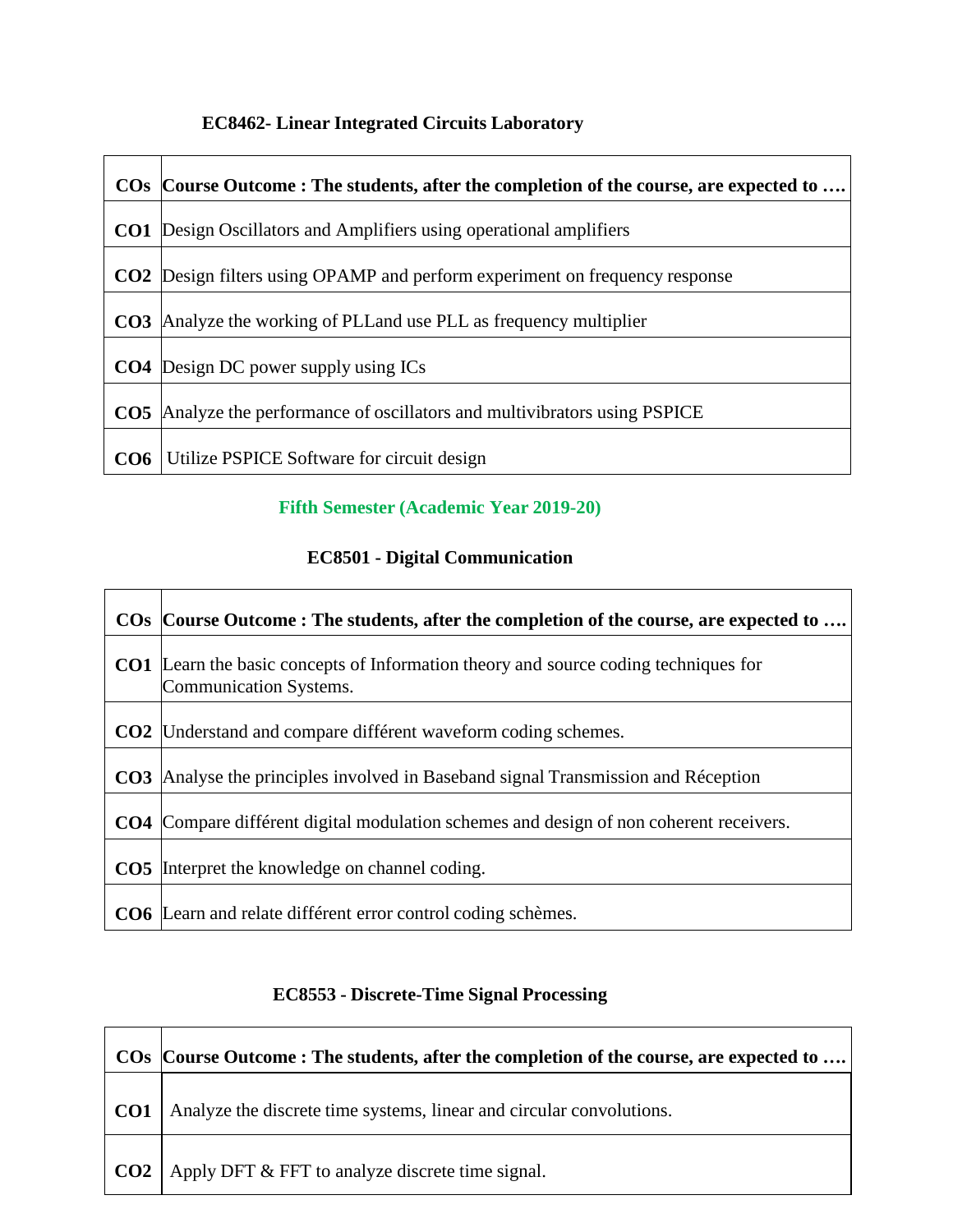| CO <sub>3</sub> | Design IIR filter by impulse invariance and bilinear transformation technique. |
|-----------------|--------------------------------------------------------------------------------|
| CO <sub>4</sub> | Construct FIR filter and develop the windowing technique.                      |
| CO <sub>5</sub> | Examine the finite word length effects and minimize the quantization errors.   |
| CO6             | Remember the applications of the DSP                                           |

### **EC8552 - Computer Architecture and Organization**

|                 | COs Course Outcome: The students, after the completion of the course, are expected to |
|-----------------|---------------------------------------------------------------------------------------|
| CO <sub>1</sub> | Describe the basic organization of modern computer systems.                           |
| CO <sub>2</sub> | Implement fixed and floating point arithmetic operations in computer architecture.    |
| CO <sub>3</sub> | Illustrate pipelined control units.                                                   |
| CO <sub>4</sub> | Summarize the performance of memory systems.                                          |
| CO <sub>5</sub> | Understand the parallel processing technique                                          |
| CO6             | Summarize the multiprocessors technique                                               |

### **EC8551 - Communication Networks**

| COs Course Outcome: The students, after the completion of the course, are expected to |
|---------------------------------------------------------------------------------------|
| <b>CO1</b> To classify the components required to build different types of networks   |
| <b>CO2</b> To illustrate the functionality of Media Access and Internetwork           |
| <b>CO3</b> To summarize the various Routing Mechanism                                 |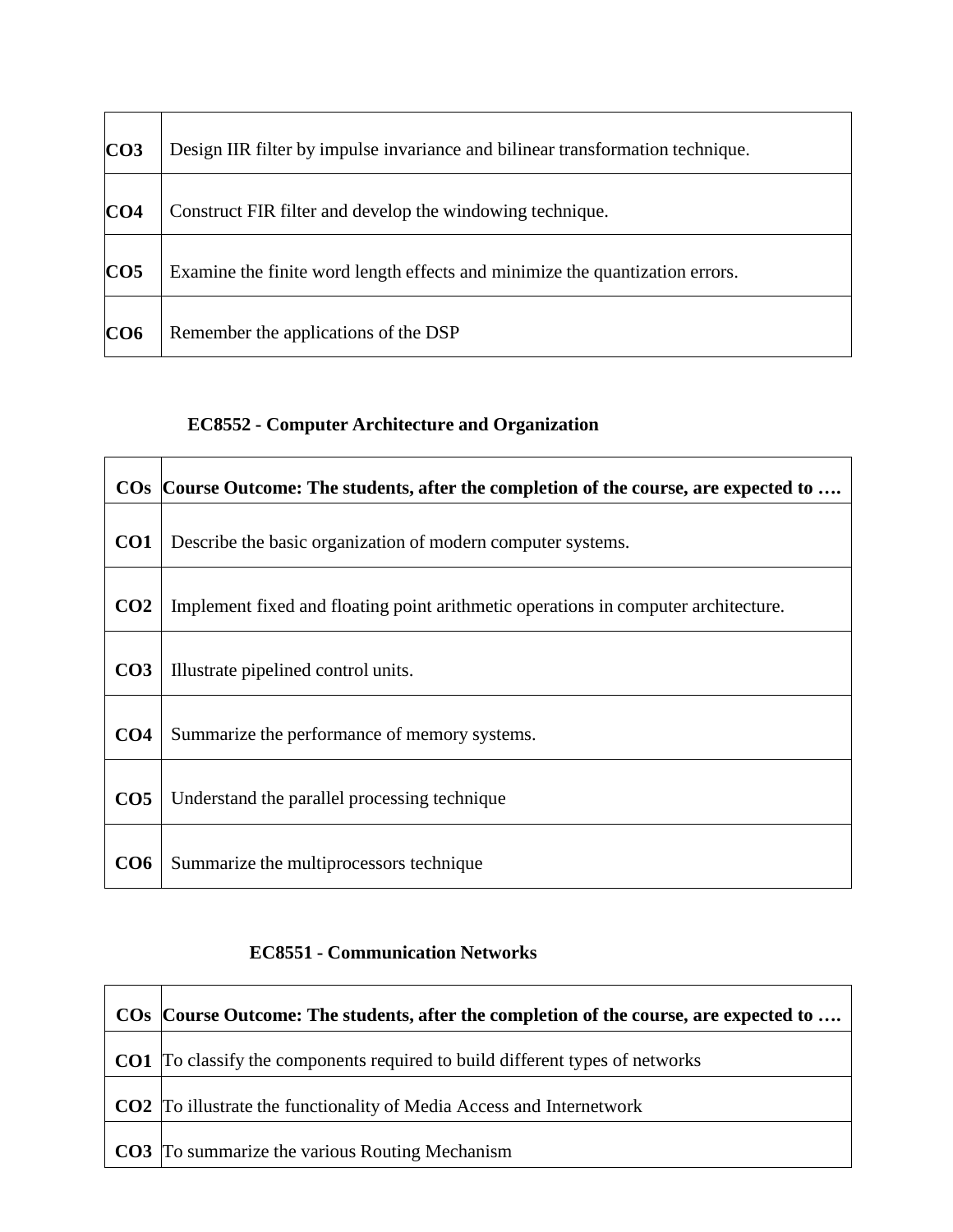| CO <sub>4</sub> | To explain the overview of Transport Layer and its Application requirements |
|-----------------|-----------------------------------------------------------------------------|
| CO <sub>5</sub> | To study about the flow control and congestion control                      |
|                 | <b>CO6</b> To describe the Traditional Application Layer.                   |

 $\overline{\phantom{0}}$ 

### **EC8073 - Medical Electronics**

 $\mathbf{r}$ 

|                 | COs Course Outcome: The students, after the completion of the course, are expected to |
|-----------------|---------------------------------------------------------------------------------------|
| CO <sub>1</sub> | Discuss the characteristics of the bioelectric signals                                |
| CO <sub>2</sub> | Describe the measurement techniques for various non electrical parameters.            |
| CO <sub>3</sub> | Illustrate the working of human assist devices                                        |
| CO <sub>4</sub> | Discuss the operation of diathermy equipments.                                        |
| CO <sub>5</sub> | Describe the principle of Bio -Telemetry.                                             |
| CO <sub>6</sub> | Explain the recent trends in diagnosis $&$ Therapy                                    |

#### **OMD551- Bio Medical Instrumentation**

|                 | COs Course Outcome: The students, after the completion of the course, are expected to       |
|-----------------|---------------------------------------------------------------------------------------------|
| CO1             | Study about the different bio potential and its propagation                                 |
| CO <sub>2</sub> | Understand the different types of electrodes and its placement for various recording        |
|                 | <b>CO3</b> Study about the different bio signal characteristics and electrode configuration |
| CO <sub>4</sub> | Study the design of bio amplifier for various physiological recording                       |
| CO <sub>5</sub> | Learn the different measurement techniques for non-physiological parameters.                |
|                 | <b>CO6</b> Familiarize the different biochemical measurements.                              |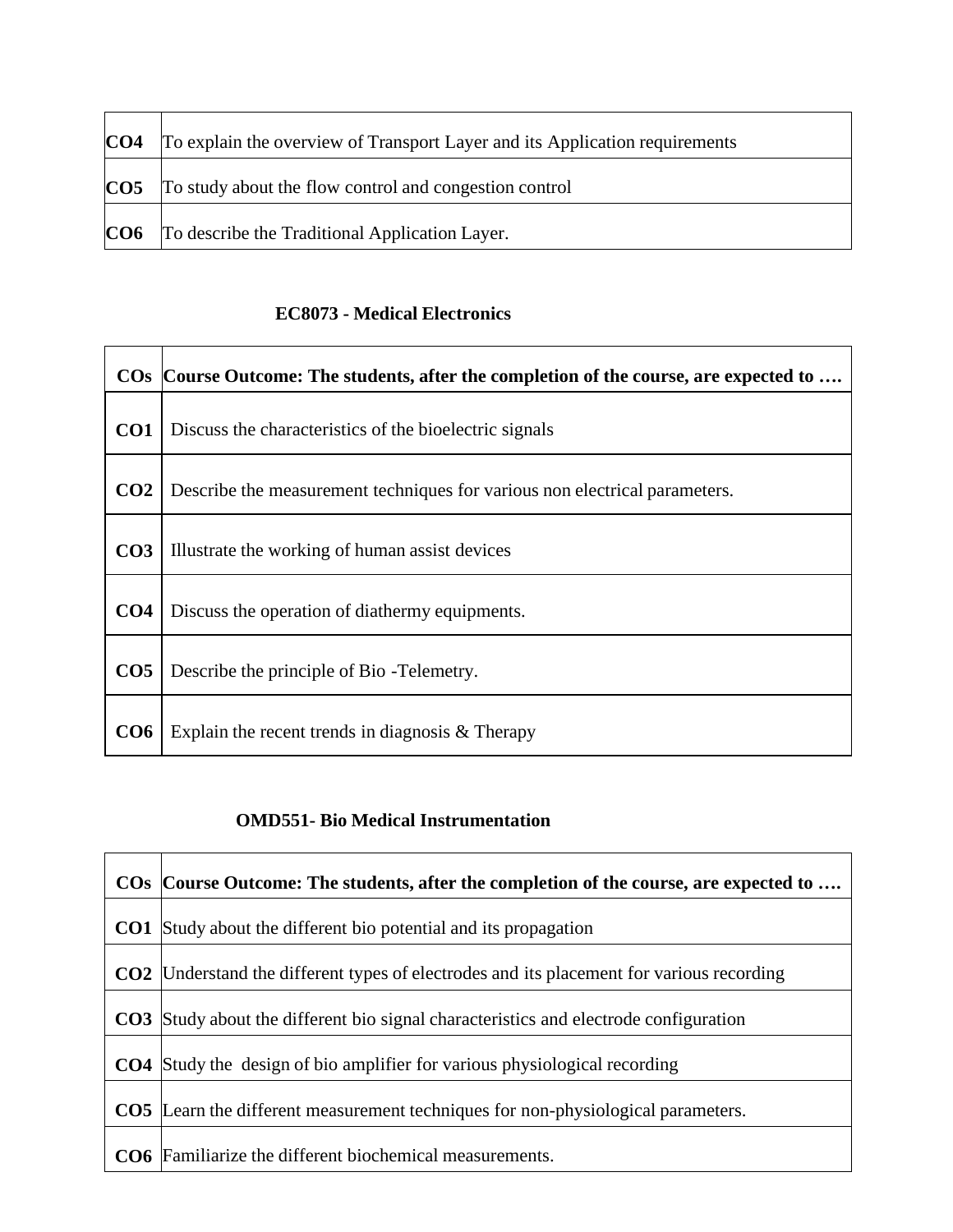### **Practical**

### **EC8562 - Digital Signal Processing Laboratory**

| COs Course Outcome: The students, after the completion of the course, are expected to                                                 |
|---------------------------------------------------------------------------------------------------------------------------------------|
| <b>CO1</b> Carryout basic signal processing operations                                                                                |
| <b>CO2</b> Design and Implement the FIR and IIR Filters using MATLAB                                                                  |
| <b>CO3</b> Demonstrate their abilities towards MATLAB based implementation of various DSP<br>systems                                  |
| <b>CO4</b> Analyze the architecture of a DSP Processor                                                                                |
| <b>CO5</b> Design and Implement the FIR and IIR Filters in DSP Processor for performing filtering<br>operation over real-time signals |
| <b>CO6</b> Design a DSP system for various applications of DSP                                                                        |

### **EC8561 -Communication Systems Laboratory**

| $\cos$          | Course Outcome: The students, after the completion of the course, are expected to                                                                    |
|-----------------|------------------------------------------------------------------------------------------------------------------------------------------------------|
| CO1             | To visualize the effects of sampling and TDM                                                                                                         |
| CO <sub>2</sub> | To Implement AM & FM modulation and demodulation                                                                                                     |
| CO <sub>3</sub> | Simulate end-to-end Communication Lin                                                                                                                |
| CO4             | :Demonstrate their knowledge in base band signaling schemes through implementation<br>FSK, PSK and DPSK                                              |
| CO <sub>5</sub> | Apply various channel coding schemes $\&$ demonstrate their capabilities towards the<br>improvement of the noise performance of communication system |
| CO <sub>6</sub> | simulate & validate the various functional modules of a communication system                                                                         |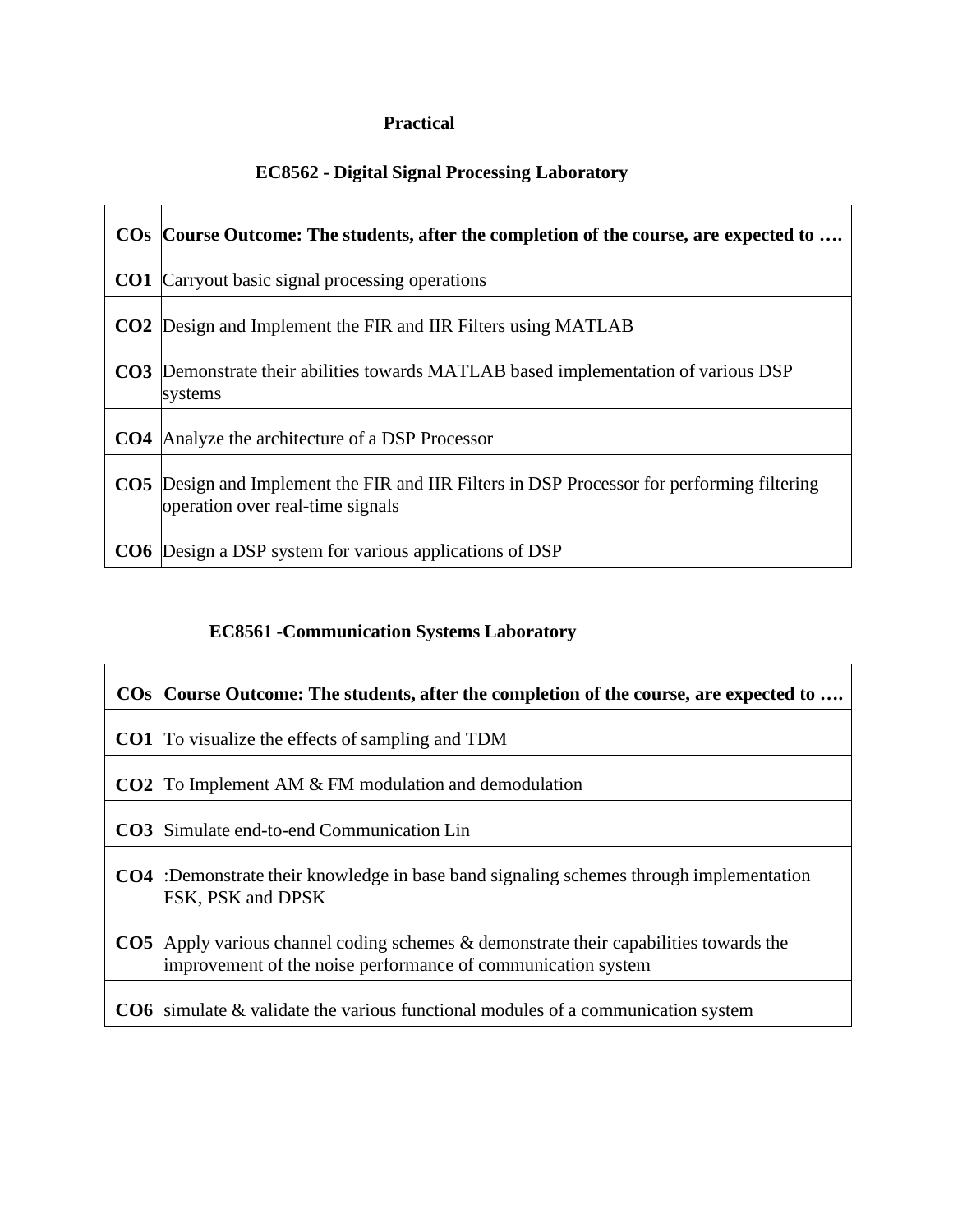# **EC8563 -Communication Networks Laboratory**

| COs Course Outcome: The students, after the completion of the course, are expected to                 |
|-------------------------------------------------------------------------------------------------------|
| <b>CO1</b> Establishing communication between computers                                               |
| <b>CO2</b> Implementing various networking protocols and establishing connection between<br>computers |
| CO3 Program a network using sockets and exchange information                                          |
| <b>CO4</b> Implementing various routing protocols and maintaining a secure data transfer              |
| <b>CO5</b> Summarize and compare various routing protocols                                            |
| <b>CO6</b> Simulate various types of topologies and understanding the differences between them.       |

### **Sixth Semester (Academic Year 2019-20)**

### **EC8691- Microprocessors & Microcontrollers**

| <b>COs</b>      | Course Outcome: The students, after the completion of the course, are expected to |
|-----------------|-----------------------------------------------------------------------------------|
| CO <sub>1</sub> | To discuss the architecture of 8086 microprocessor and acquire skills in 8086     |
|                 | Programming.                                                                      |
| CO <sub>2</sub> | To design the system using 8086                                                   |
| CO <sub>3</sub> | To classify the various interfacing techniques with 8086                          |
| CO <sub>4</sub> | To discuss the architecture of 8051 microcontroller                               |
| CO <sub>5</sub> | To program various devices using 8051                                             |
| CO6             | To interface the various devices using 8051                                       |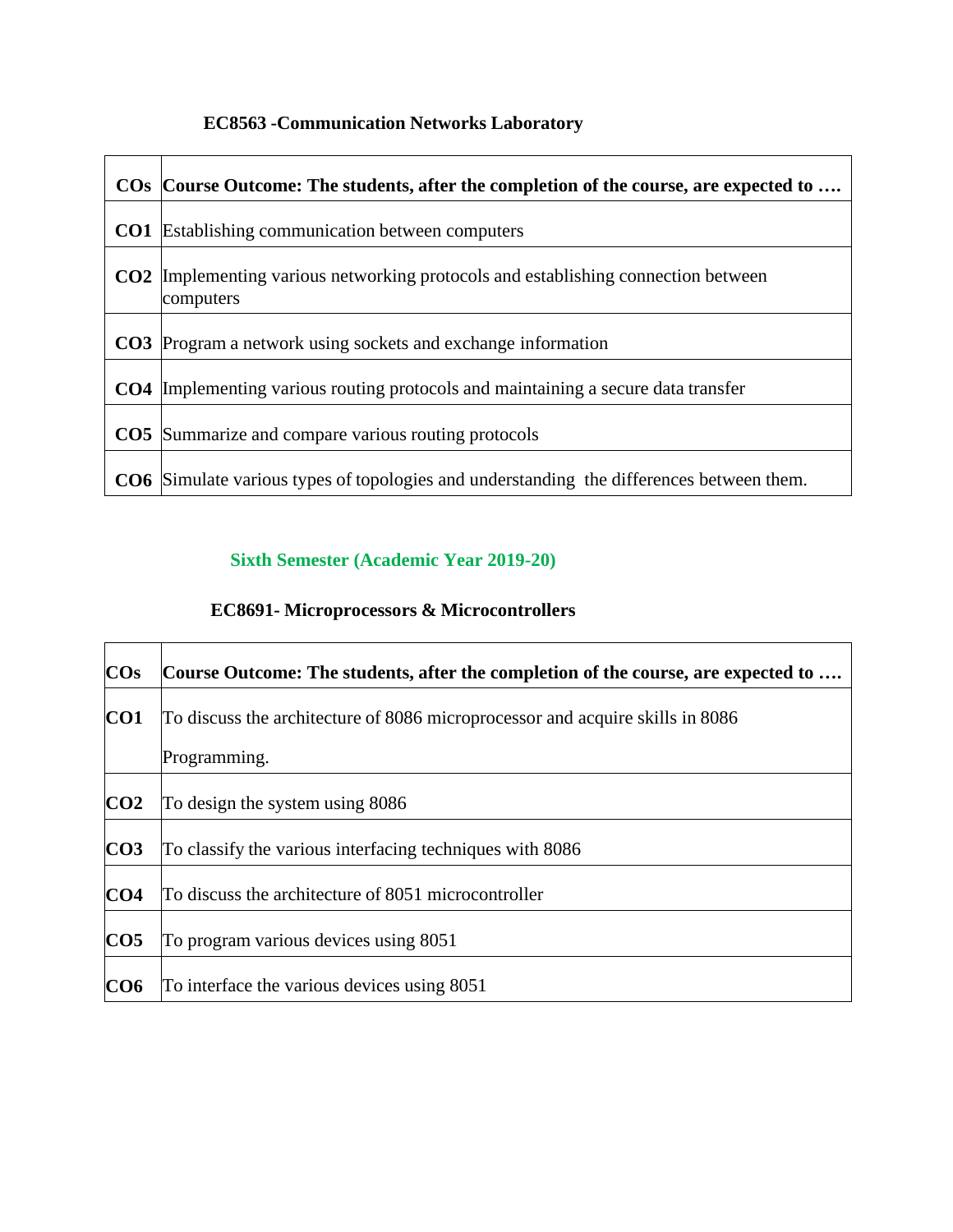# **EC8095- VLSI Design**

| <b>COs</b>      | Course Outcome: The students, after the completion of the course, are expected to |
|-----------------|-----------------------------------------------------------------------------------|
| CO1             | Realize the concepts of digital building blocks using MOS transistor.             |
| CO <sub>2</sub> | Design combinational MOS circuits and power strategies.                           |
| CO <sub>3</sub> | Design and construct Sequential Circuits and Timing systems.                      |
| CO <sub>4</sub> | Design arithmetic building blocks and memory subsystems.                          |
| CO <sub>5</sub> | Apply and implement FPGA design flow.                                             |
| CO6             | Apply the design techniques for testability and manufacturability.                |

### **EC8652- Wireless Communication**

|                 | COs Course Outcome: The students, after the completion of the course, are expected to |
|-----------------|---------------------------------------------------------------------------------------|
| CO <sub>1</sub> | Define a wireless channel                                                             |
| CO <sub>2</sub> | Explain the concepts of cellular system                                               |
| CO <sub>3</sub> | Classify multiple access techniques                                                   |
| CO <sub>4</sub> | Design and implement various signaling schemes for fading channel                     |
| CO <sub>5</sub> | Compare multipath mitigation techniques and analyze their performance                 |
| CO6             | Discuss various multiple antenna techniques                                           |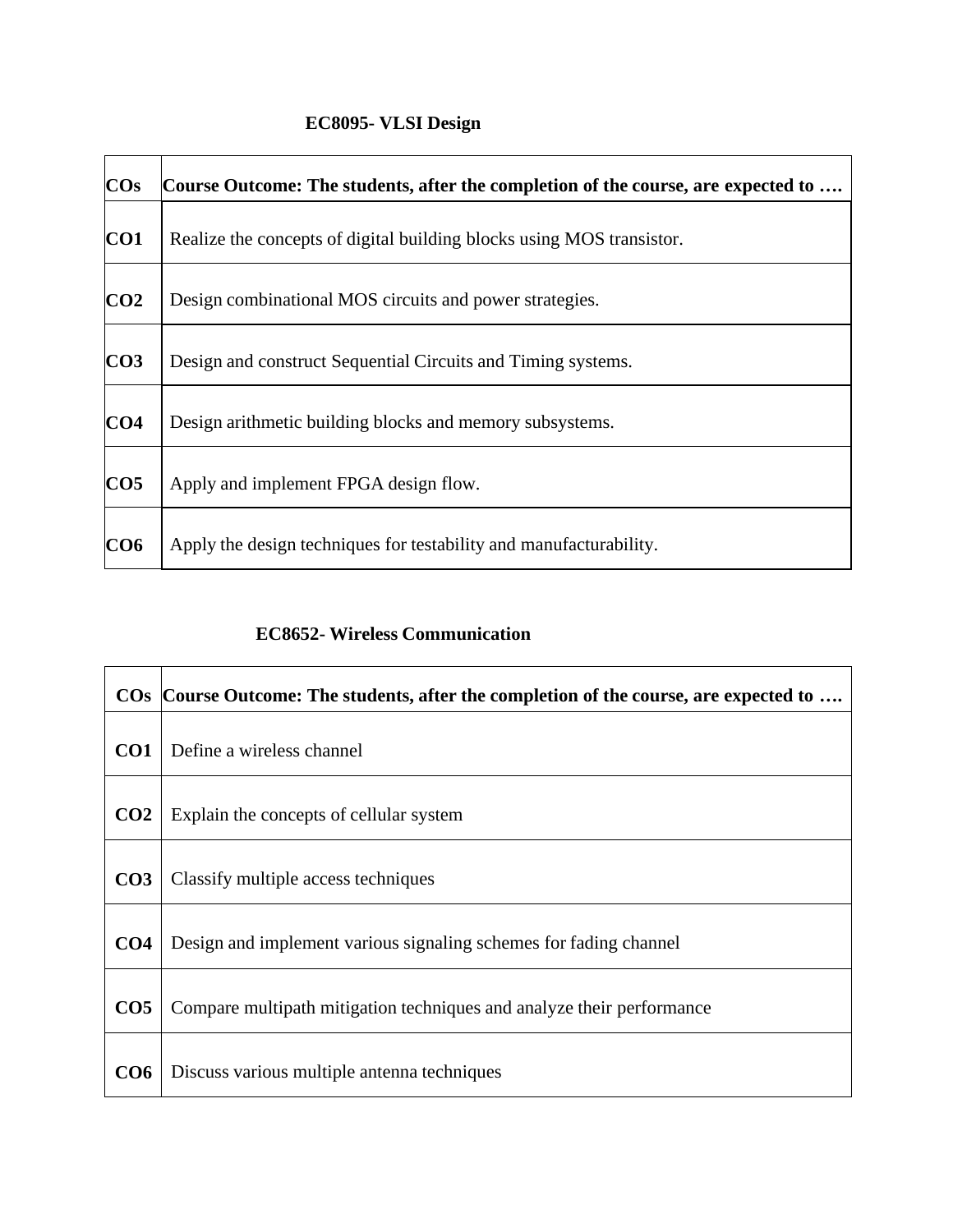# **MG8591- Principles of Management**

|                 | COs Course Outcome: The students, after the completion of the course, are expected to                                                                                                  |
|-----------------|----------------------------------------------------------------------------------------------------------------------------------------------------------------------------------------|
| CO <sub>1</sub> | Explaining the basic principles, concepts, evolution of management thinking, the role of<br>managers and different types of organization.                                              |
|                 | <b>CO2</b> Apply knowledge on Planning tools and techniques. Discuss the stages in decision making<br>process and explain the types of strategies in order to make rational decisions. |
|                 | <b>CO3</b> Illustrate the concepts of organizing and its steps of an organization.                                                                                                     |
|                 | <b>CO4</b> Assess and compare different leadership styles and select appropriate style for an<br>organization and explain various theories of motivation                               |
|                 | <b>CO5</b> Explain the process of controlling and various controlling techniques                                                                                                       |
|                 | <b>CO6</b> Illustrate the use of computers and IT in management to control productivity and<br>management problems. Interpret the advantage of Reporting.                              |

# **EC8651- Transmission Lines & RF Systems**

| $\cos$          | Course Outcome: The students, after the completion of the course, are expected to |
|-----------------|-----------------------------------------------------------------------------------|
| CO <sub>1</sub> | Discuss the various types of transmission lines and propagation of signals.       |
| CO <sub>2</sub> | Examine signal propagation at Radio frequencies                                   |
| CO <sub>3</sub> | Implement different methods of impedance matching                                 |
| CO <sub>4</sub> | Analyze the field components in guided systems                                    |
| CO <sub>5</sub> | Explain the RF system design Concepts.                                            |
| CO6             | Analyze the RF amplifier power and stability considerations                       |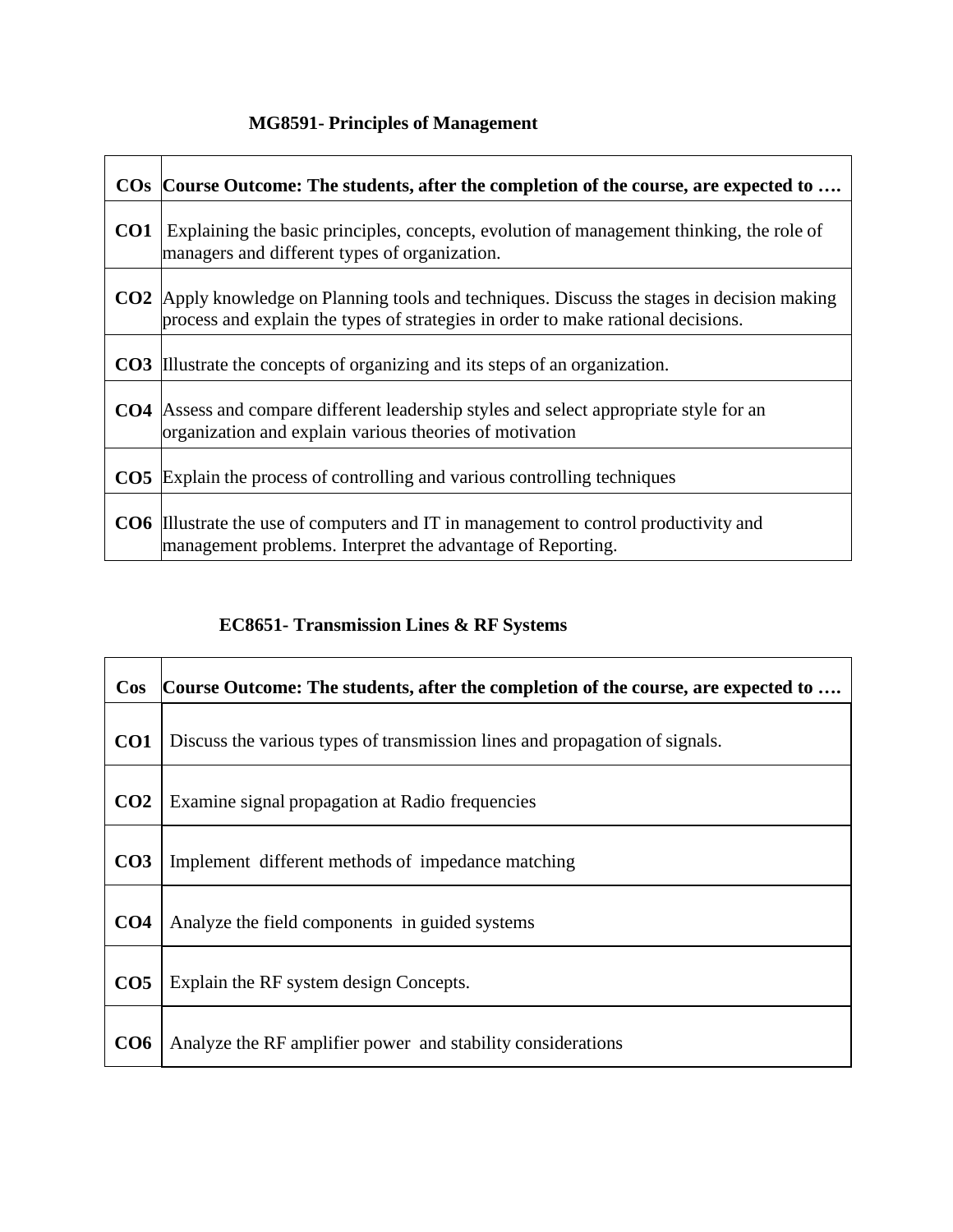### **EC8004 – Wireless Networks**

|                 | COs Course Outcome: The students, after the completion of the course, are expected to                     |
|-----------------|-----------------------------------------------------------------------------------------------------------|
| CO <sub>1</sub> | Explain the Characteristics of fading in wireless channels                                                |
| CO <sub>2</sub> | Describe the fundamentals of Cellular Architecture                                                        |
| CO <sub>3</sub> | Use various signaling schemes for wireless communication channels                                         |
| CO <sub>4</sub> | Compare the performance of channel using various propagation models                                       |
| CO <sub>5</sub> | Analyze the various mitigation techniques to address fading and interference in multipath<br>propagation. |
|                 | <b>CO6</b> Explain the Characteristics of fading in wireless channels                                     |

## **Practical**

### **EC8681- Microprocessors & Microcontrollers Laboratory**

| $\cos$          | Course Outcome: The students, after the completion of the course, are expected to                                           |
|-----------------|-----------------------------------------------------------------------------------------------------------------------------|
| CO1             | Experiment with 8086 Microprocessor to write ALP for basic Arithmetic, Logical, fixed,                                      |
|                 | floating Point, Code Conversion and String operations                                                                       |
| CO <sub>2</sub> | Experiment with 8086 Microprocessor to display System date, Size, Time Delay and                                            |
|                 | Password checking.                                                                                                          |
|                 | <b>CO3</b> Make use of Interfacing Kits with processor for applications like stepper motor, Traffic<br>light controller etc |
| CO <sub>4</sub> | Utilize interfacing Kits with processor to generate waveforms, A/D, D/A and I/Os<br>operations                              |
|                 | <b>CO5</b> Experiment with 8051 Microcontroller to write ALP for basic Arithmetic, Logical and<br><b>Code Conversion</b>    |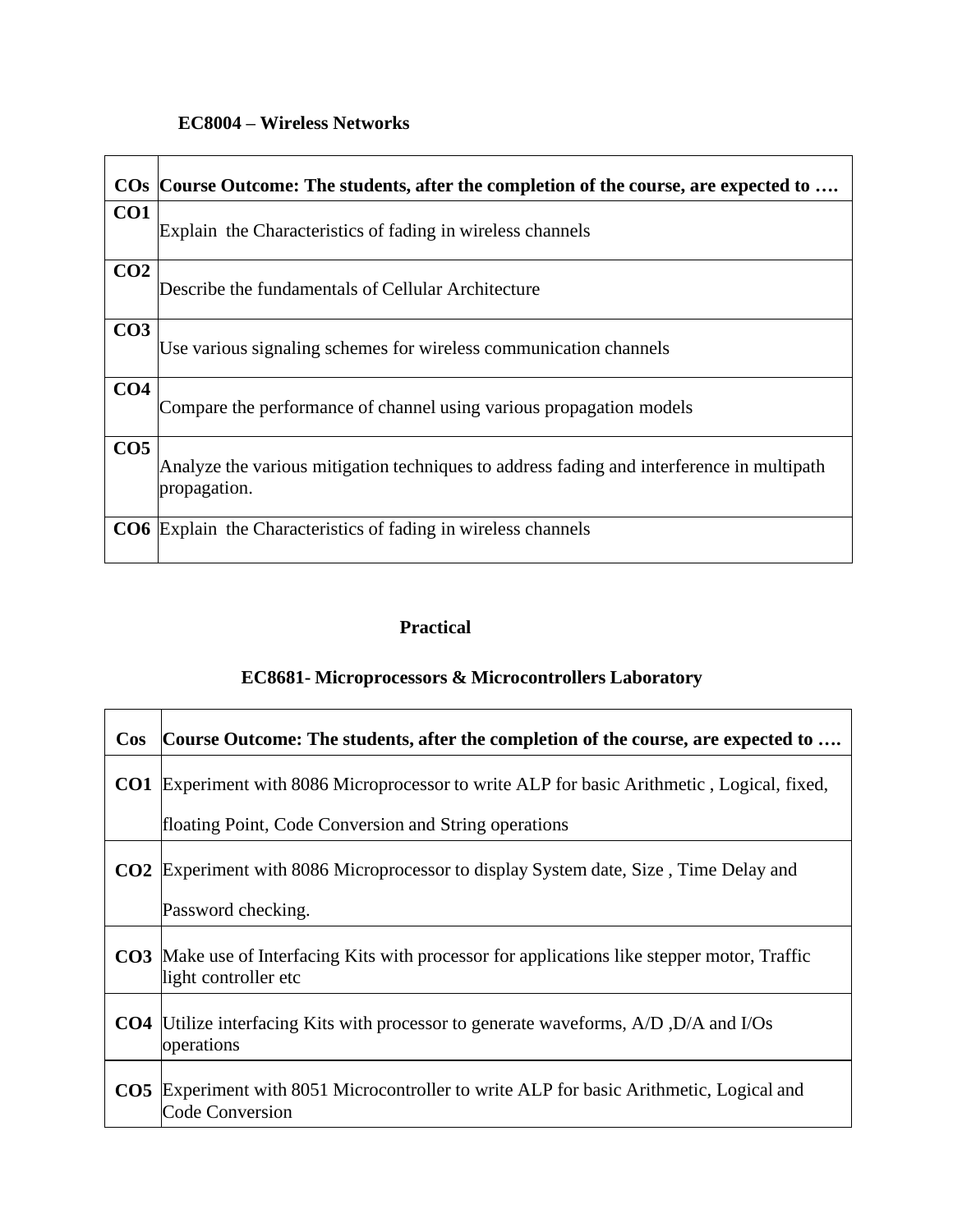| <b>CO6</b> Make use of 8086 processor to Count Number of Odd and Even Numbers and also find |
|---------------------------------------------------------------------------------------------|
| LCM of two 8 Bit numbers                                                                    |

Г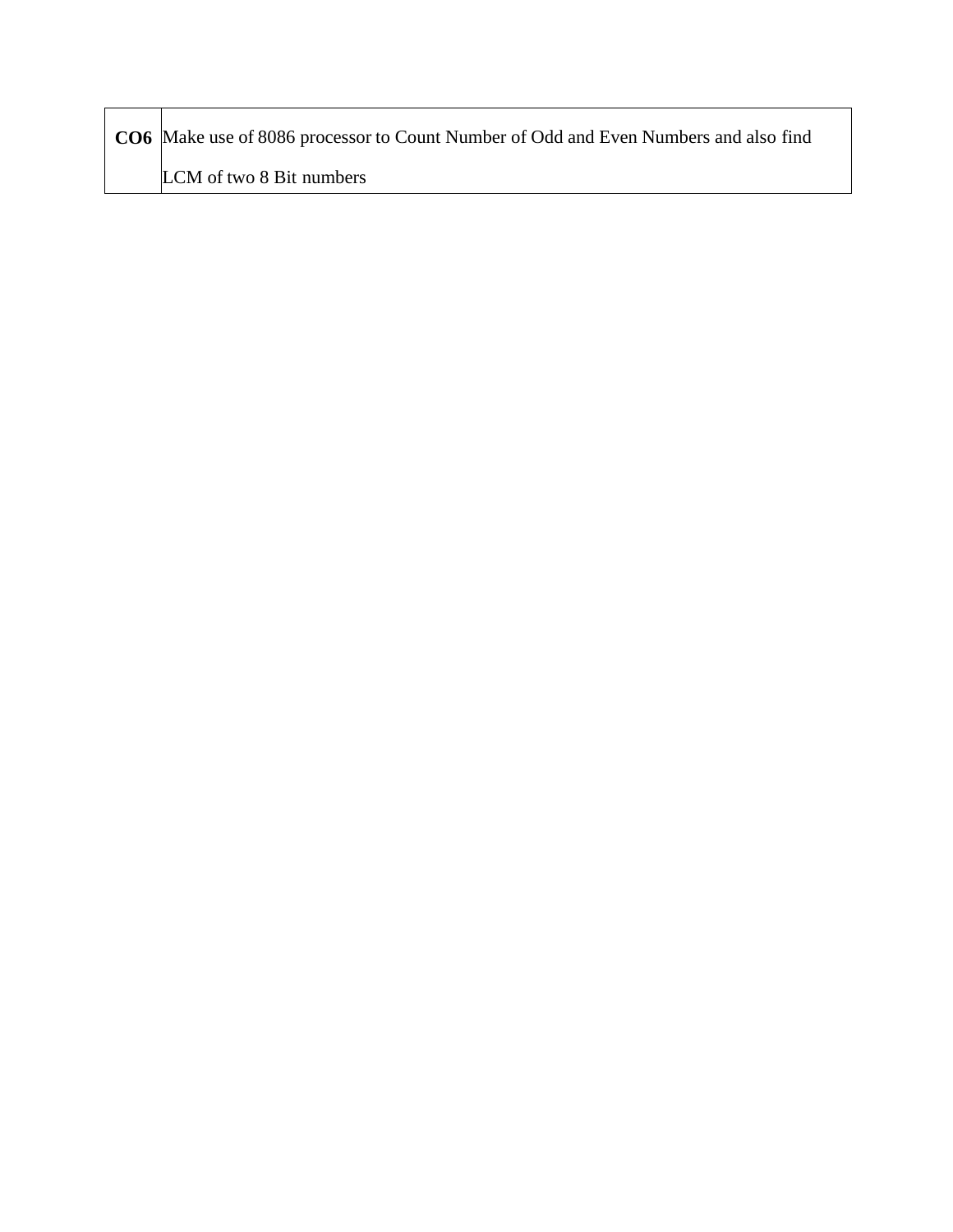# **EC8661- VLSI Design Laboratory**

| $\cos$          | Course Outcome: The students, after the completion of the course, are expected to |
|-----------------|-----------------------------------------------------------------------------------|
| CO1             | Recall the basics of Verilog language                                             |
| CO <sub>2</sub> | Develop HDL code for basic as well as advanced digital integrated circuits        |
| CO <sub>3</sub> | Model NAND, NOR and Inverter using Microwind layout design                        |
| CO <sub>4</sub> | Plan to place and route the logic modules                                         |
| CO <sub>5</sub> | Design and simulation of analog IC blocks using EDA tool                          |
| CO6             | Layout Extraction of analog IC blocks using EDA tool                              |

### **EC8611- Technical Seminar**

| <b>Cos</b>      | Course Outcome: The students, after the completion of the course, are expected to |
|-----------------|-----------------------------------------------------------------------------------|
| CO <sub>1</sub> | Understand the Listening and responding appropriately                             |
|                 | <b>CO2</b> Make effective presentations                                           |
|                 | <b>CO3</b> Make effective interpretations                                         |
|                 | <b>CO4</b> Participate confidently in conversations                               |
|                 | <b>CO5</b> Participate appropriately in conversations                             |
|                 | <b>CO6</b> Manage time efficiently                                                |

### **HS8581- Professional Communication**

| Cos Course Outcome: The students, after the completion of the course, are expected to |
|---------------------------------------------------------------------------------------|
| <b>CO1</b> Understand the Listening and responding appropriately                      |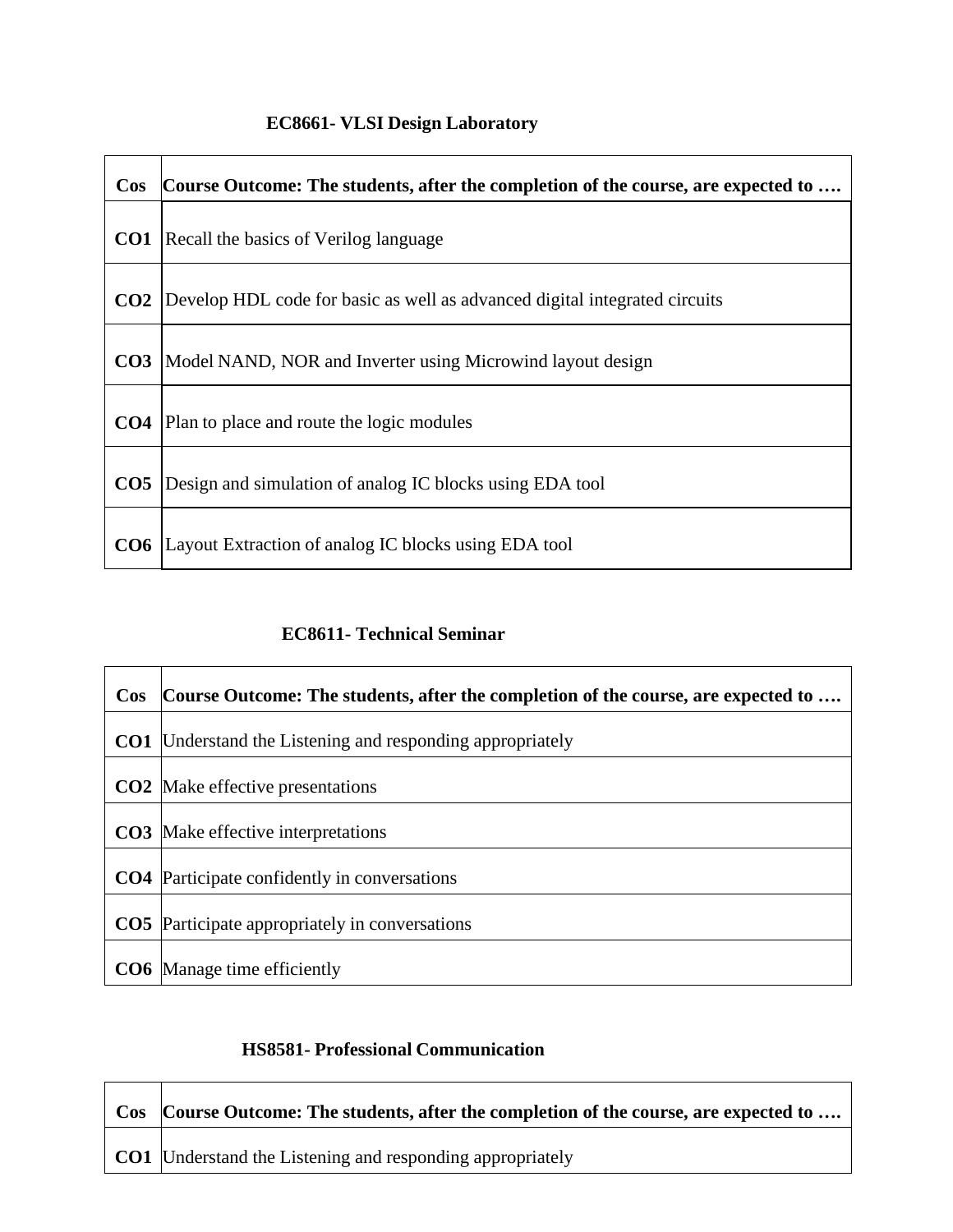| <b>CO2</b> Participate in group discussions                                             |
|-----------------------------------------------------------------------------------------|
| <b>CO3</b> Make effective presentations                                                 |
| CO4 Participate confidently and appropriately in conversations both formal and informal |
| <b>CO5</b> Attend job interviews and be successful in them                              |
| <b>CO6</b> Develop adequate Soft Skills required for the workplace                      |

# **Seventh Semester (Academic Year 2019-20)**

### **EC6701-RF and Microwave Engineering**

| $\cos$          | Course Outcome: The students, after the completion of the course, are expected to                          |
|-----------------|------------------------------------------------------------------------------------------------------------|
| CO <sub>1</sub> | Formulate Scattering parameters for 2 port RF Networks                                                     |
| CO <sub>2</sub> | Discuss RF Amplifier design and Perform Impedance matching                                                 |
| CO <sub>3</sub> | Classify microwave frequency range and Implement microwave components and devices<br>for many applications |
| CO <sub>4</sub> | Discuss microwave semiconductor devices                                                                    |
| CO <sub>5</sub> | Examine mathematically the working principle of microwave conventional tubes                               |
| CO6             | Carry out the measurements at microwave frequencies                                                        |

### **EC6702 -Optical Communication and Networks**

| $\cos$ | Course Outcome: The students, after the completion of the course, are expected to                                     |
|--------|-----------------------------------------------------------------------------------------------------------------------|
|        | <b>CO1</b> Classify different elements of ray optics and discuss electromagnetic mode theory in optical<br>waveguides |
|        | <b>CO2</b> Discuss the channel impairments in optical waveguides and examine coupling and splicing<br>techniques.     |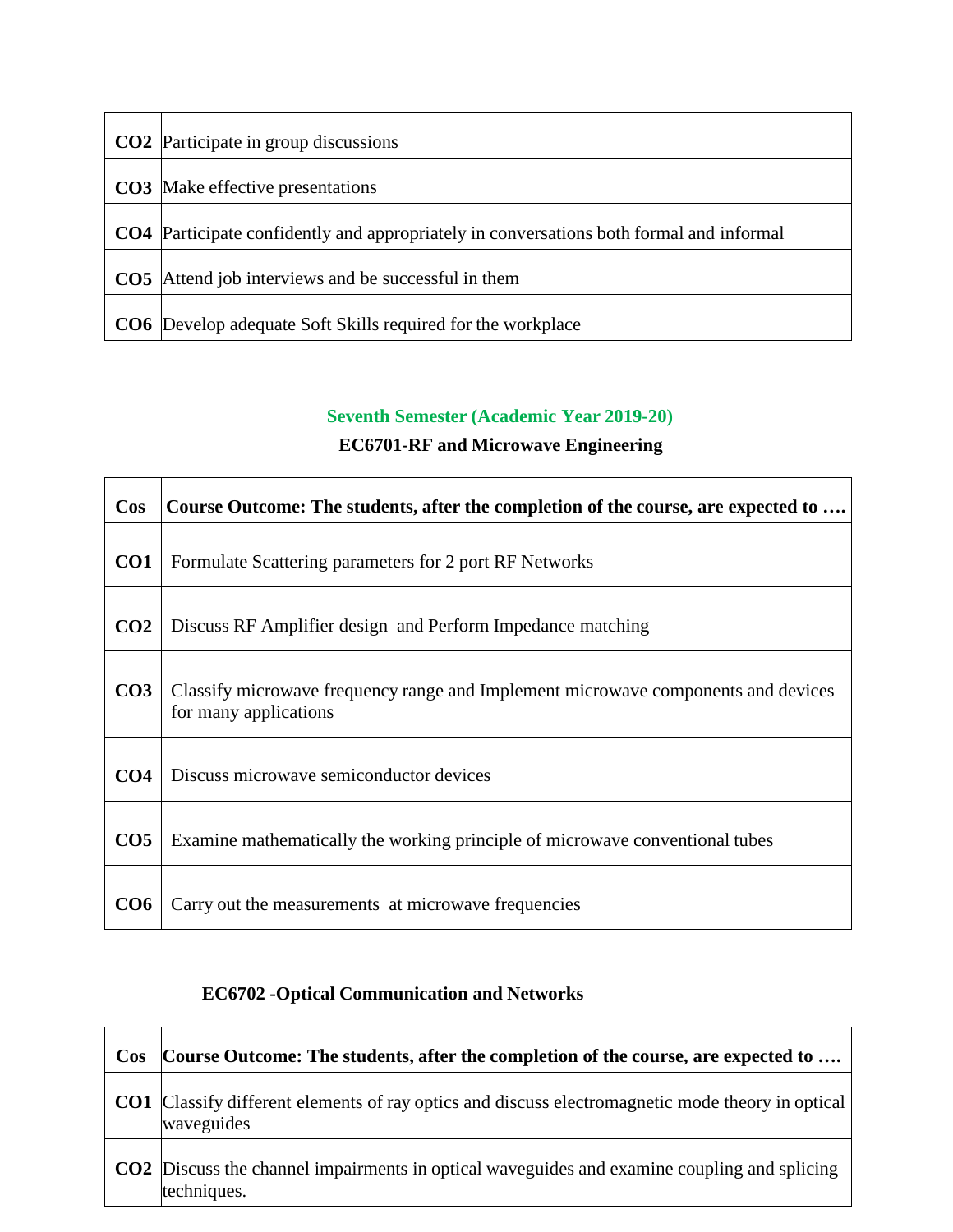| <b>CO3</b> Classify light sources and detectors                                                  |
|--------------------------------------------------------------------------------------------------|
|                                                                                                  |
| <b>CO4</b> Examine optical receiver operation and differentiate different measurement techniques |
|                                                                                                  |
| <b>CO5</b> Describe basic optical networks                                                       |
|                                                                                                  |
| CO6  Outline on classification, performance of optical networks                                  |

# **EC6703 -Embedded and Real Time Systems**

| $\cos$ | Course Outcome: The students, after the completion of the course, are expected to                                         |
|--------|---------------------------------------------------------------------------------------------------------------------------|
|        | <b>CO1</b> Define the Architecture and programming of ARM Processor.                                                      |
|        | <b>CO2</b> Outline the Concepts Of real time embedded systems and computing platforms.                                    |
|        | <b>CO3</b> Explain the basics Of real time operating systems with examples and apply the scheduling<br>algorithm Concept. |
|        | <b>CO4</b> Build the System design techniques to develop software for embedded systems.                                   |
|        | <b>CO5</b> Compare the several purpose operating system and real time operating system.                                   |
|        | <b>CO6</b> Design the various real time applications using system concepts.                                               |

## **EC6004 – Satellite Communication**

| $\cos$          | Course Outcome: The students, after the completion of the course, are expected to |
|-----------------|-----------------------------------------------------------------------------------|
| CO <sub>1</sub> | Analyze the satellite orbits.                                                     |
| CO <sub>2</sub> | Analyze the earth segment.                                                        |
| CO <sub>3</sub> | Analyze the space segment.                                                        |
| CO <sub>4</sub> | Analyze various satellite access                                                  |
| CO <sub>5</sub> | Design various satellite applications                                             |
| CO <sub>6</sub> | Analyze system noise of transmitter and receiver earth station.                   |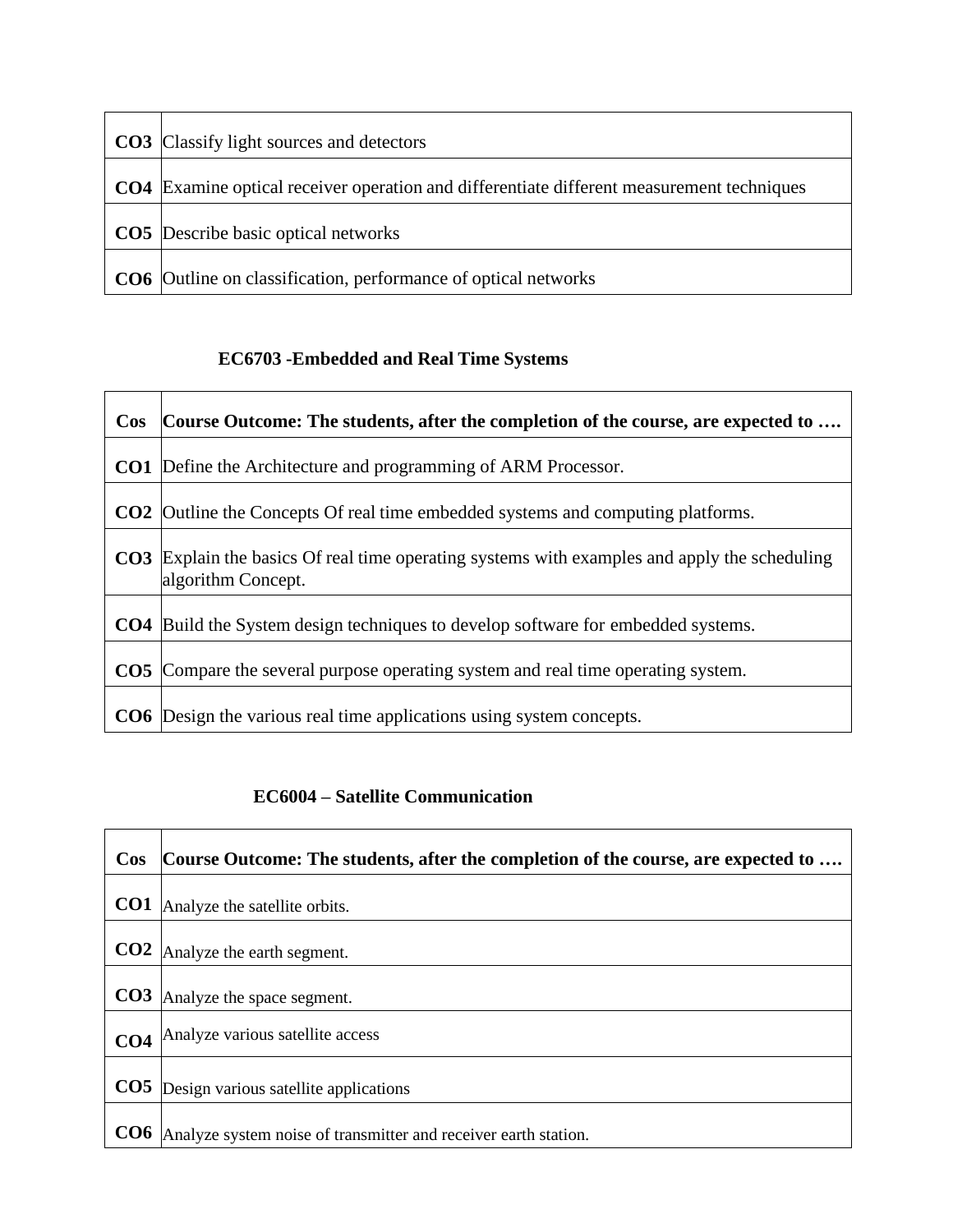|                 | COs Course Outcome: The students, after the completion of the course, are expected to |
|-----------------|---------------------------------------------------------------------------------------|
| CO <sub>1</sub> | Evaluate performance of different architectures with respect to various parameters    |
| CO <sub>2</sub> | Analyze performance of different ILP techniques                                       |
| CO <sub>3</sub> | Design and anlayse pipelined control units                                            |
| CO <sub>4</sub> | Evaluate performance of memory systems                                                |
| CO <sub>5</sub> | Understand parallel processing architectures.                                         |
| CO6             | Identify cache and memory related issues in multi-processors                          |

# **EC6009 – Advanced Computer Architecture**

### **EC6015 – Radar and Navigational Aids**

٦

|                 | COs Course Outcome: The students, after the completion of the course, are expected to                                            |
|-----------------|----------------------------------------------------------------------------------------------------------------------------------|
| CO <sub>1</sub> | To understand the principles of basic radar communication.                                                                       |
|                 | <b>CO2</b> To apply Doppler principle to radars and hence detect moving targets, cluster, also to understand<br>tracking radars. |
|                 | CO3 To refresh principles of antennas and propagation as related to radars, also study of transmitters and<br>receivers.         |
| CO <sub>4</sub> | To understand the principles of navigation.                                                                                      |
| CO <sub>5</sub> | To understand the concepts of landing aids as related to navigation.                                                             |
| CO6             | To understand the concepts of satellite Navigation system.                                                                       |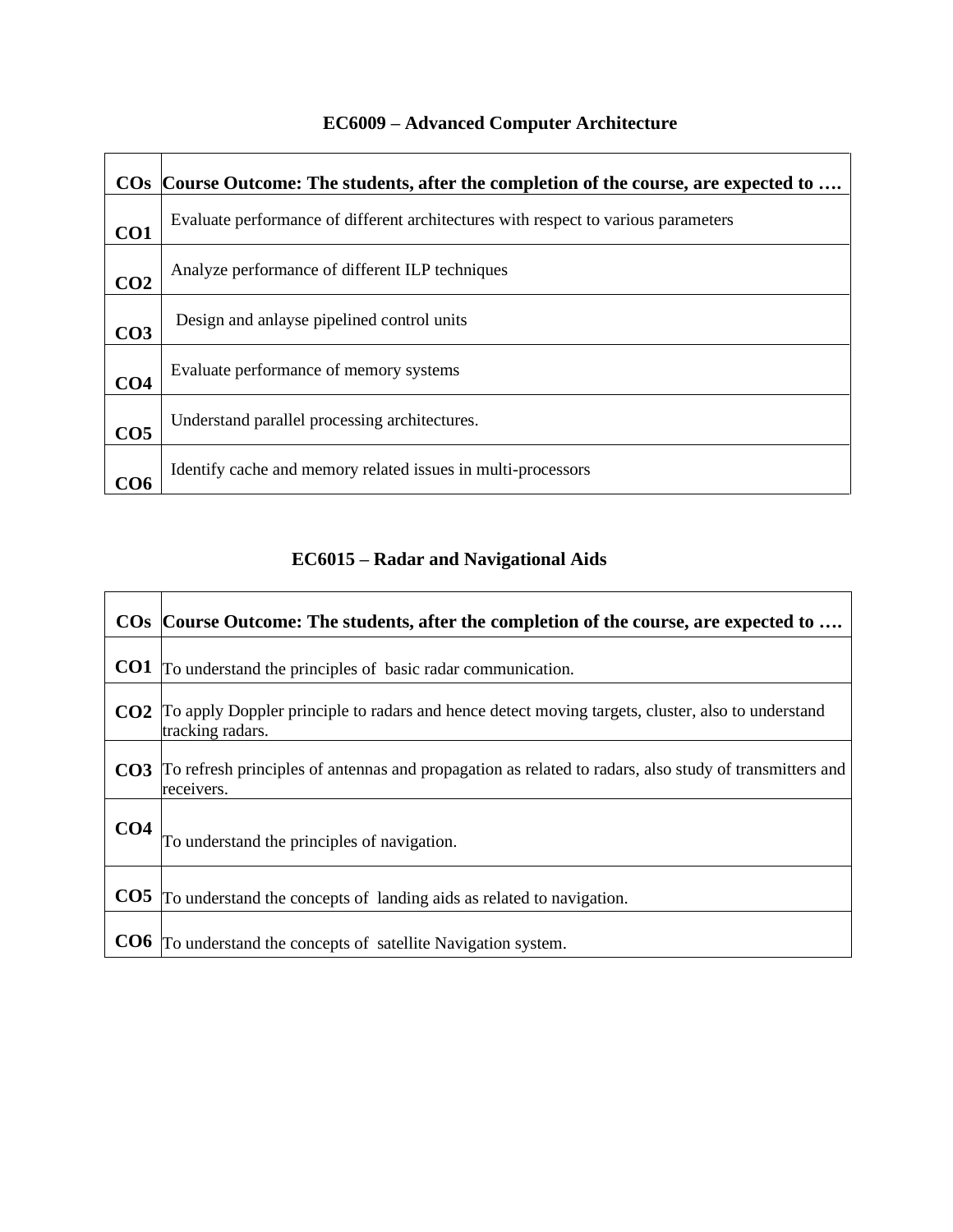### **Practicals**

### **EC6711- Embedded Laboratory**

|                 | COs Course Outcome: The students, after the completion of the course, are expected to |
|-----------------|---------------------------------------------------------------------------------------|
|                 | <b>CO1</b> Develop the program in ARM for RGB led based applications                  |
| CO <sub>2</sub> | Interface memory and write program related to memory operation                        |
| CO <sub>3</sub> | Analyze the performance of wireless communication services                            |
|                 | <b>CO4</b> Develop program for interfacing keyboard display                           |
|                 | <b>CO5</b> Develop program for interfacing stepper motor                              |
|                 | <b>CO6</b> Formulate a mini project using embedded system                             |

### **EC6712 -Optical and Microwave Laboratory**

| COs Course Outcome: The students, after the completion of the course, are expected to              |
|----------------------------------------------------------------------------------------------------|
| <b>CO1</b> Inspect the behaviour of various microwave components and devices                       |
| <b>CO2</b> Estimate analog and digital link frequency response of an optical fiber cable           |
| <b>CO3</b> Examine the various connector and bending losses prevailing in an optical fiber cable   |
| <b>CO4</b> Measure the characteristics of directional coupler, isolator , circulator and magic tee |
| <b>CO5</b> Test the radiation pattern and formulate the efficiency of microwave antenna            |
| <b>CO6</b> Discuss the DC characteristics of LED and Photo diode and calculate its efficiency      |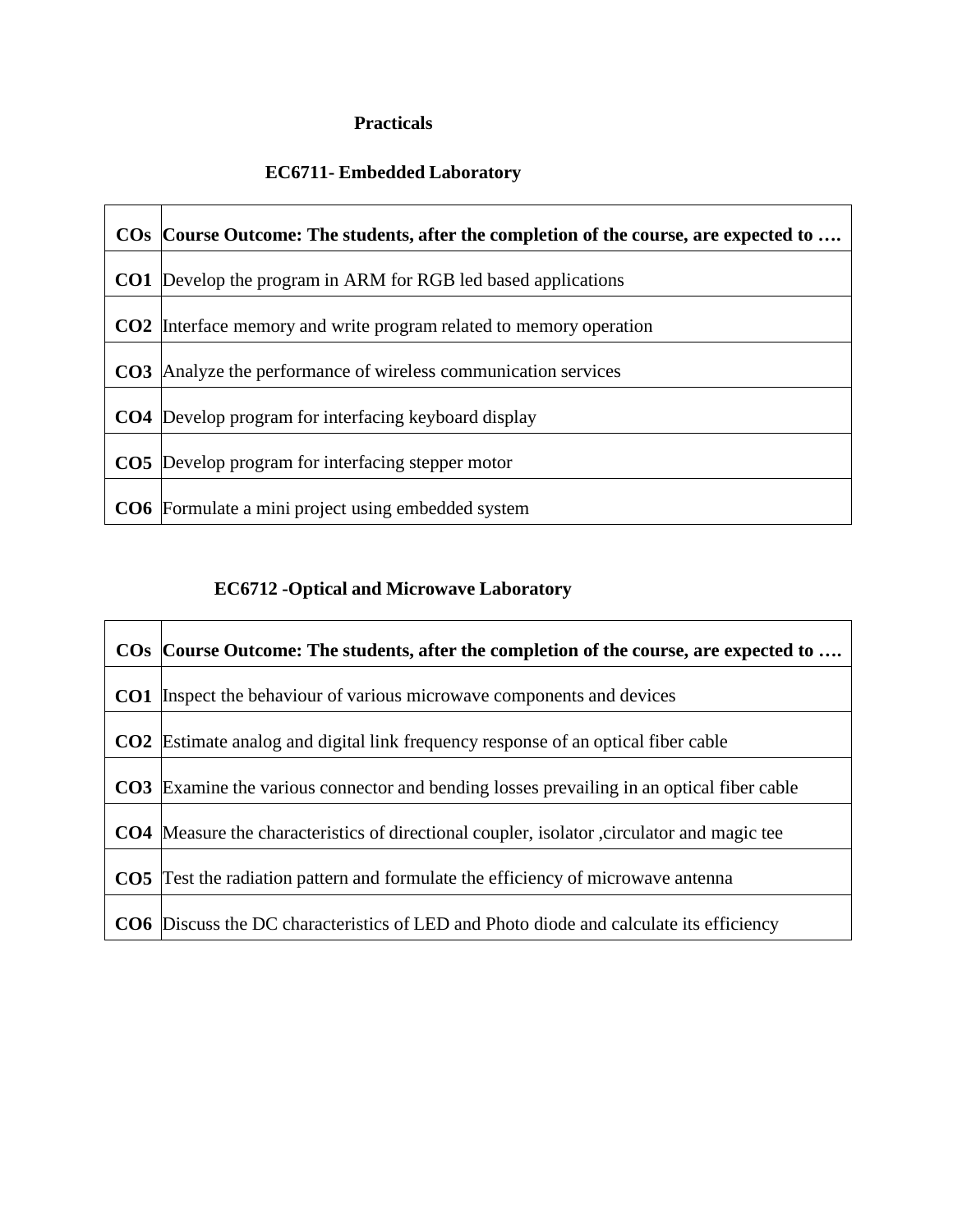# **Eighth Semester (Academic Year 2019-20)**

## **EC6801- Wireless Communication**

|                 | COs Course Outcome: The students, after the completion of the course, are expected to                     |
|-----------------|-----------------------------------------------------------------------------------------------------------|
| CO <sub>1</sub> | Explain the Characteristics of fading in wireless channels                                                |
| CO <sub>2</sub> | Describe the fundamentals of Cellular Architecture                                                        |
| CO <sub>3</sub> | Use various signaling schemes for wireless communication channels                                         |
| CO <sub>4</sub> | Compare the performance of channel using various propagation models                                       |
| CO <sub>5</sub> | Analyze the various mitigation techniques to address fading and interference in multipath<br>propagation. |
| CO6             | Explain the Characteristics of fading in wireless channels                                                |

#### **EC6802 -Wireless Networks**

|                 | COs Course Outcome: The students, after the completion of the course, are expected to |
|-----------------|---------------------------------------------------------------------------------------|
| CO <sub>1</sub> | Explain various standards and technologies in wireless LAN                            |
| CO <sub>2</sub> | Illustrate packet delivery and routing mechanism used in mobile network layer.        |
| CO <sub>3</sub> | Compare traditional and classical TCP in mobile transport layer.                      |
| CO <sub>4</sub> | To explain overview of UTMS terrestrial radio access network.                         |
| CO <sub>5</sub> | To describe about 4G networks vision, features and challenges.                        |
| CO6             | Summarize LTE networks, their architectures and the protocols involved.               |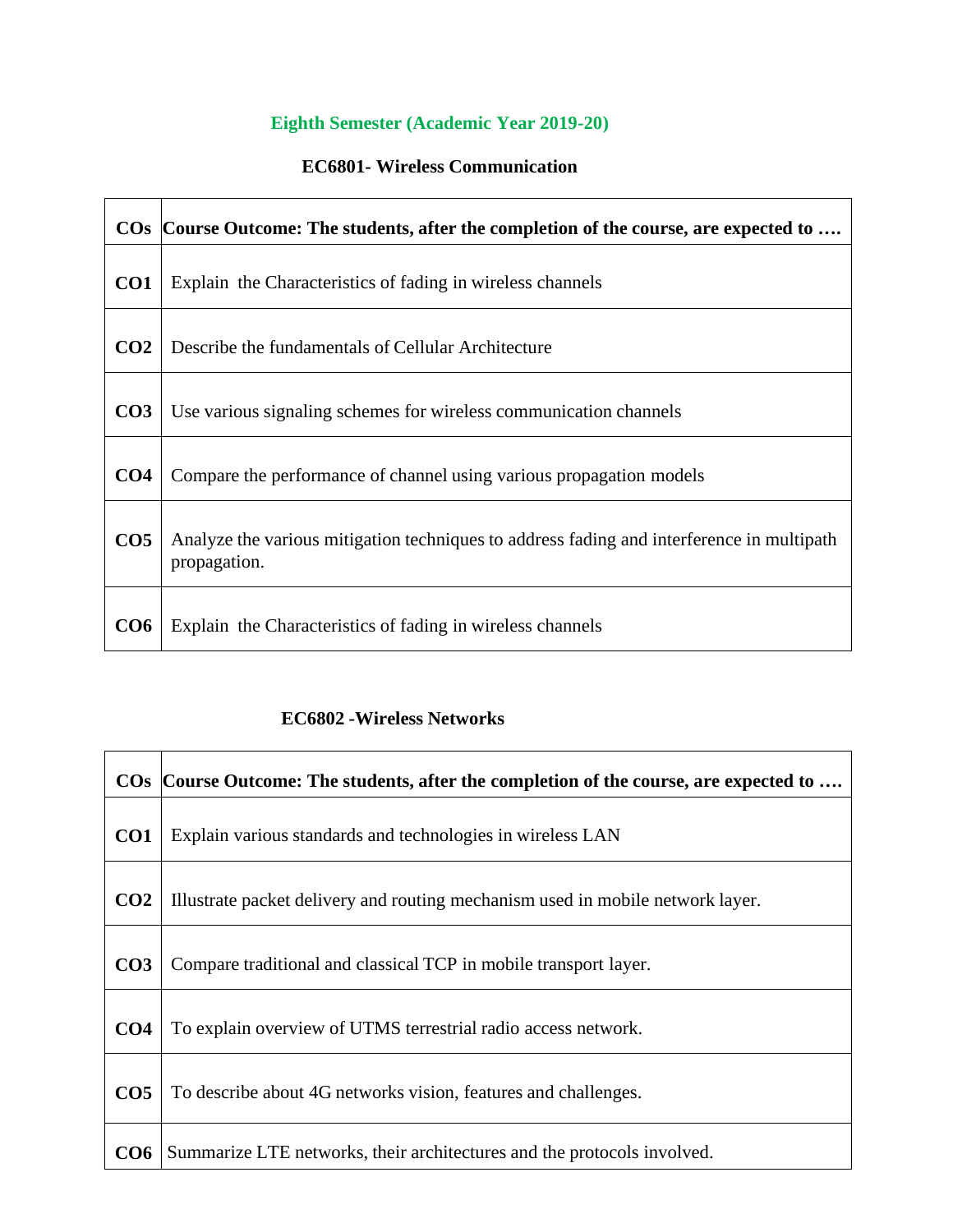# **GE6075 -Professional Ethics in Engineering**

|                 | COs Course Outcome: The students, after the completion of the course, are expected to                                            |
|-----------------|----------------------------------------------------------------------------------------------------------------------------------|
| CO1             | Create awareness on human values and apply ethics in society.                                                                    |
| CO <sub>2</sub> | Identify an ethical issue and assess variety of moral issues using ethical theories in<br>engineering.                           |
| CO <sub>3</sub> | Analyze engineering, social experimentation and engineers as responsible experimenters.                                          |
| CO <sub>4</sub> | Realize engineers' safety and their responsibilities, professional rights, employee rights,<br>and intellectual property rights. |
| CO <sub>5</sub> | Interpret various types of ethics like business ethics, environmental ethics and computer<br>ethics.                             |
| CO <sub>6</sub> | Take part as engineers as managers, consulting engineers, engineers as expert witness<br>and advisors.                           |

# **GE6757 -Total Quality Management**

|                 | COs Course Outcome: The students, after the completion of the course, are expected to |
|-----------------|---------------------------------------------------------------------------------------|
| CO1             | Explain the customer care management systems                                          |
|                 | <b>CO2</b> Apply the leadership qualities in management                               |
|                 | <b>CO3</b> Explain the Benchmark in manufacturing system                              |
| CO <sub>4</sub> | Execute the Quality Management principles using six sigma                             |
|                 | <b>CO5</b> Explain the ISO Auditing system                                            |
|                 | <b>CO6</b> Explain the customer care management systems                               |